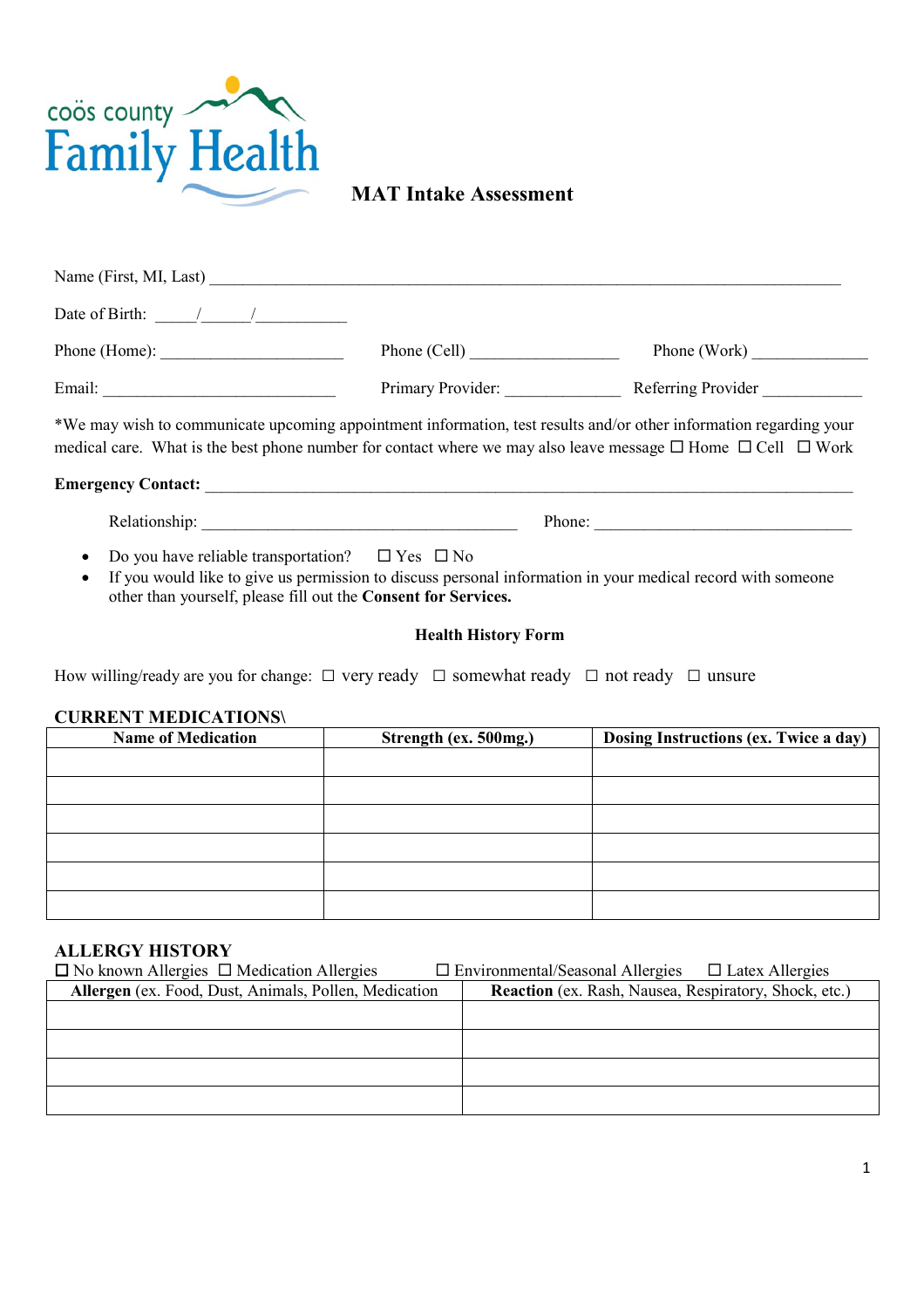| <b>Marital Status</b>           | Single        | Significant Other Married                                          |                          | Divorced   | Widowed                                                                        |
|---------------------------------|---------------|--------------------------------------------------------------------|--------------------------|------------|--------------------------------------------------------------------------------|
| Living Situation                | Alone         |                                                                    | Spouse/Significant other |            | Children/Family                                                                |
|                                 | Homeless      | Residential                                                        |                          | Other:     |                                                                                |
| Females are you pregnant?       | Yes / No      | Hysterectomy                                                       |                          | Menopause  | Tubal ligation                                                                 |
| <b>Education Level</b>          | 10 11 12<br>9 | Some college                                                       | Associates               |            | <b>Bachelors</b>                                                               |
|                                 | <b>GED</b>    |                                                                    | <b>Masters</b>           | <b>PhD</b> |                                                                                |
| Employment                      |               | Full-time Part-time Unemployed Seeking employment Disabled Retired |                          |            |                                                                                |
| If yes, Employer:               | Occupation :  |                                                                    |                          |            | # of Years                                                                     |
| Previous work experience?       | Yes / No      | If yes, description:                                               |                          |            |                                                                                |
| Military History                |               |                                                                    |                          |            | None / Past / Current   Army Navy Marines Coast Guard National Guard Air Force |
| Combat?                         | Yes / No      | If yes where?                                                      |                          |            |                                                                                |
| Discharge?                      | Yes / No      | If yes: Honorable General Dishonorable Retired                     |                          |            | Other                                                                          |
| VA Disability?                  | Yes / No      | If yes, due to:                                                    |                          |            |                                                                                |
| Spiritual/Religion Affiliation? | Yes / No      | Practicing/Role of Faith Past & Present                            |                          |            |                                                                                |
| Receiving Benefits?             | Yes / No      | APTD SSI SSDI Food Stamps Fuel Asst.                               |                          |            | Section 8 Disability                                                           |
|                                 |               | Public Housing Pass Plan Workers comp                              |                          |            | Unemployment                                                                   |
|                                 |               |                                                                    |                          |            |                                                                                |

| <b>SOCIAL HISTORY</b> (Please circle all applicable responses) |  |  |  |
|----------------------------------------------------------------|--|--|--|
|----------------------------------------------------------------|--|--|--|

| Tobacco Use?                          | Yes / No | Cigarettes /Cigars / Chew        | Per day: |
|---------------------------------------|----------|----------------------------------|----------|
| If no have you ever? $\vert$ Yes / No |          | Cigarettes /Cigars / Chew        | Per day: |
| Do you drink alcohol?                 | Yes / No | Beer / Wine / Liquor             | Per day: |
| Do you drink caffeine?                | Yes / No | Coffee / Tea /Soda/ Energy Drink | Per day: |

**MEDICAL HISTORY** (Please check any of the following that you have or have had in the past)

| $\Box$ Acid Reflux/GERD   | $\Box$ Chronic Cough                                                 | $\Box$ Hearing Loss                                | $\Box$ Seizure Disorder                                                                                |  |
|---------------------------|----------------------------------------------------------------------|----------------------------------------------------|--------------------------------------------------------------------------------------------------------|--|
| $\Box$ ADHD               | $\Box$ Chronic Pain                                                  | $\Box$ Heart Disease                               | $\square$ Sexually Transmitted Disease                                                                 |  |
| $\Box$ Alcoholism         | $\Box$ COPD/Emphysema                                                | $\Box$ Hepatitis                                   | $\Box$ Skin Wounds/Infection                                                                           |  |
| $\Box$ Anemia             | $\Box$ Dementia                                                      | $\Box$ High Blood Pressure                         | $\Box$ Stroke                                                                                          |  |
| $\Box$ Anxiety            | $\Box$ Dental Problems                                               | $\Box$ High Cholesterol                            | $\Box$ Thyroid Disease                                                                                 |  |
| $\Box$ Arthritis          |                                                                      | $\square$ Depression $\square$ HIV/AIDS            | $\Box$ Tuberculosis                                                                                    |  |
| $\Box$ Asthma             |                                                                      | $\Box$ Diabetes $\Box$ Kidney Disease $\Box$ Other |                                                                                                        |  |
| $\Box$ Bleeding Disorders | $\Box$ Eating Disorder $\Box$ Immune Disorders                       |                                                    |                                                                                                        |  |
|                           | $\Box$ Bowel Problems $\Box$ Glaucoma/Cataracts $\Box$ Liver Disease |                                                    |                                                                                                        |  |
| $\Box$ Cancer             | $\Box$ Headaches $\Box$ Osteoporosis                                 |                                                    |                                                                                                        |  |
|                           |                                                                      |                                                    | Do you have any pending surgeries? $\Box$ Yes $\Box$ No If yes, describe                               |  |
|                           |                                                                      |                                                    | • Are you/do you have Obsessive Compulsive Disorder? _____ Eating disorder? _____ Panic Attacks? _____ |  |
|                           |                                                                      |                                                    |                                                                                                        |  |
| $\bullet$                 |                                                                      |                                                    |                                                                                                        |  |
| $\bullet$                 |                                                                      |                                                    | Have you had Hepatitis? Yes $\square$ No $\square$ If yes, which type                                  |  |
|                           |                                                                      |                                                    |                                                                                                        |  |
|                           | Results:                                                             |                                                    |                                                                                                        |  |
|                           |                                                                      |                                                    |                                                                                                        |  |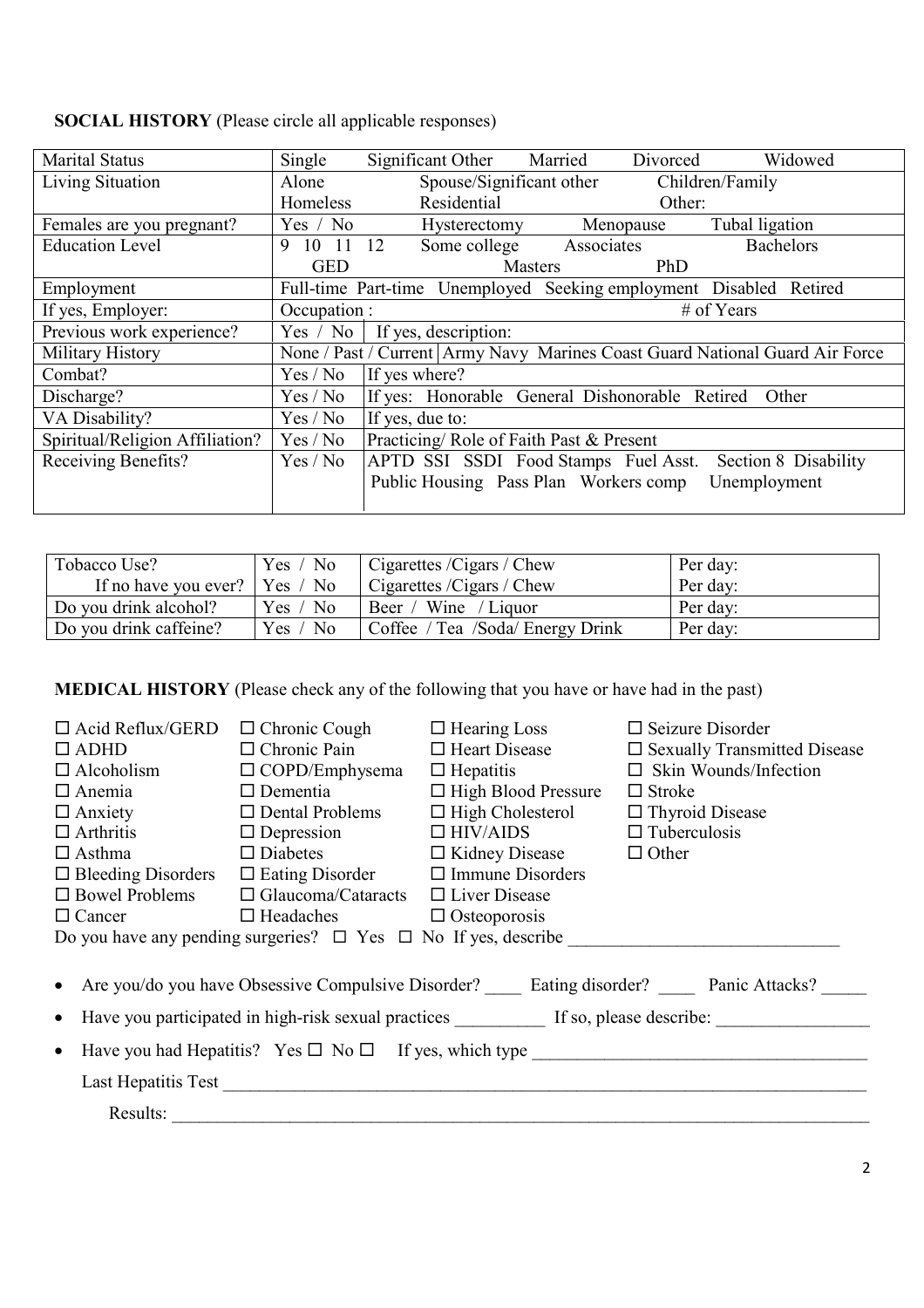| Last STD Test(s) $\frac{1}{2}$                                                                                                                                             | $Results: \begin{tabular}{ c c c c } \hline \quad \quad & \quad \quad & \quad \quad \\ \hline \end{tabular}$                                                                                                                                                                                                                                                                                                                                                                                                                     |
|----------------------------------------------------------------------------------------------------------------------------------------------------------------------------|----------------------------------------------------------------------------------------------------------------------------------------------------------------------------------------------------------------------------------------------------------------------------------------------------------------------------------------------------------------------------------------------------------------------------------------------------------------------------------------------------------------------------------|
|                                                                                                                                                                            | $Results: \begin{tabular}{ c c c } \hline \multicolumn{3}{ c }{\textbf{Results:}} \quad \quad & \multicolumn{3}{ c }{\textbf{Results:}} \quad \quad & \multicolumn{3}{ c }{\textbf{Results:}} \quad \quad & \multicolumn{3}{ c }{\textbf{Results:}} \quad \quad & \multicolumn{3}{ c }{\textbf{Results:}} \quad \quad & \multicolumn{3}{ c }{\textbf{Results:}} \quad \quad & \multicolumn{3}{ c }{\textbf{Results:}} \quad \quad & \multicolumn{3}{ c }{\textbf{Results:}} \quad \quad & \multicolumn{3}{ c }{\textbf{Results:$ |
| Do you now have, or have you ever had, seizures or convulsions? Yes $\Box$ No $\Box$<br>or convulsions?                                                                    |                                                                                                                                                                                                                                                                                                                                                                                                                                                                                                                                  |
| Are there any problems that would make it hard for you to give routine urine specimens?                                                                                    |                                                                                                                                                                                                                                                                                                                                                                                                                                                                                                                                  |
| $Yes \Box No \Box If yes, describe \_$                                                                                                                                     |                                                                                                                                                                                                                                                                                                                                                                                                                                                                                                                                  |
| ,我们也不能在这里的人,我们也不能在这里的人,我们也不能在这里的人,我们也不能在这里的人,我们也不能在这里的人,我们也不能在这里的人,我们也不能在这里的人,我们也<br>Do you have any disabilities that make it hard for you to read labels or count pills? |                                                                                                                                                                                                                                                                                                                                                                                                                                                                                                                                  |
| $Yes \Box No \Box If yes, describe \_$                                                                                                                                     |                                                                                                                                                                                                                                                                                                                                                                                                                                                                                                                                  |
|                                                                                                                                                                            |                                                                                                                                                                                                                                                                                                                                                                                                                                                                                                                                  |
| <b>For Women Only:</b>                                                                                                                                                     |                                                                                                                                                                                                                                                                                                                                                                                                                                                                                                                                  |
| At what age did you start to menstruate?                                                                                                                                   |                                                                                                                                                                                                                                                                                                                                                                                                                                                                                                                                  |
| Do you now have, or have you had problems with your menstrual period? Yes $\Box$ No $\Box$                                                                                 |                                                                                                                                                                                                                                                                                                                                                                                                                                                                                                                                  |
|                                                                                                                                                                            |                                                                                                                                                                                                                                                                                                                                                                                                                                                                                                                                  |
| Contraception use? Yes $\Box$ No $\Box$ If yes what type:                                                                                                                  |                                                                                                                                                                                                                                                                                                                                                                                                                                                                                                                                  |
|                                                                                                                                                                            |                                                                                                                                                                                                                                                                                                                                                                                                                                                                                                                                  |
|                                                                                                                                                                            |                                                                                                                                                                                                                                                                                                                                                                                                                                                                                                                                  |
| Have you had any:                                                                                                                                                          |                                                                                                                                                                                                                                                                                                                                                                                                                                                                                                                                  |
| Pregnancies? Yes $\Box$ No $\Box$ If yes, how many? When? When? Were you using? ________                                                                                   |                                                                                                                                                                                                                                                                                                                                                                                                                                                                                                                                  |
| Miscarriages? Yes $\Box$ No $\Box$ If yes, how many? When? When? Were you using? ________                                                                                  |                                                                                                                                                                                                                                                                                                                                                                                                                                                                                                                                  |
| Abortions?                                                                                                                                                                 |                                                                                                                                                                                                                                                                                                                                                                                                                                                                                                                                  |
|                                                                                                                                                                            |                                                                                                                                                                                                                                                                                                                                                                                                                                                                                                                                  |
|                                                                                                                                                                            |                                                                                                                                                                                                                                                                                                                                                                                                                                                                                                                                  |
| <b>For Men Only:</b><br>Do you now have, or have you had, problems with your prostate, difficult or painful urination, or impotence?                                       |                                                                                                                                                                                                                                                                                                                                                                                                                                                                                                                                  |

**Family History** (Please tell us about your immediate family)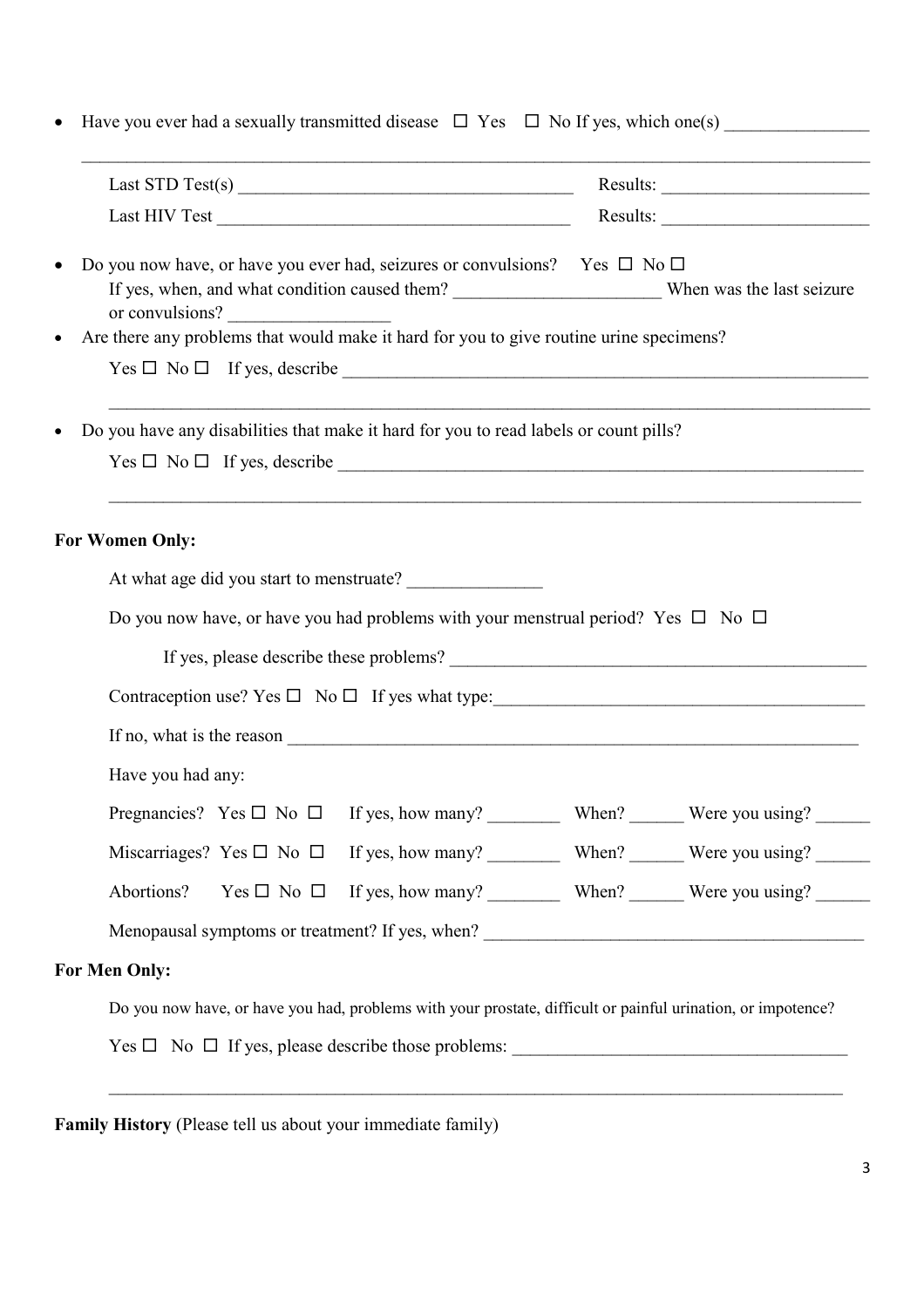## **CHILDREN** None

| <b>First Name</b> | <b>Last Name</b> | Age | <b>Living With?</b> | Custody? | <b>Quality of Relationship</b> |
|-------------------|------------------|-----|---------------------|----------|--------------------------------|
|                   |                  |     | Yes / No            | Yes / No |                                |
|                   |                  |     | Yes / No            | Yes / No |                                |
|                   |                  |     | Yes / No            | Yes / No |                                |
|                   |                  |     | Yes / No            | Yes / No |                                |

# SPOUSE/SIGNIFICANT OTHER  $\square$  None

| Name | $A\Omega$ e | <b>Jecupation</b> | <b>Quality of Relationship</b> |
|------|-------------|-------------------|--------------------------------|
|      |             |                   |                                |
|      |             |                   |                                |

| Relationship         | Age    | <b>Marital Status</b>          | Occupation |          | Living with?             | <b>Quality of Relationship</b> |
|----------------------|--------|--------------------------------|------------|----------|--------------------------|--------------------------------|
| Mother               |        |                                |            |          | Yes / No                 |                                |
| Father               |        |                                |            |          | Yes / No                 |                                |
| Sibling:             |        |                                |            |          | Yes / No                 |                                |
| Sibling:             |        |                                |            |          | Yes / No                 |                                |
| Sibling:             |        |                                |            |          | Yes / No                 |                                |
| Other:               |        |                                |            |          | Yes / No                 |                                |
| <b>Family is:</b>    | Intact | Parents are Separated/Divorced |            |          | <b>Parents Remarried</b> |                                |
| <b>Resided with:</b> | Mother | Father                         | Adopted    | Orphaned | Other:                   |                                |

| <b>Health History</b>      | Father | <b>Mother</b> | <b>Sibling</b> | <b>Children</b> | Other |
|----------------------------|--------|---------------|----------------|-----------------|-------|
| Age of Death               |        |               |                |                 |       |
| Cause of Death             |        |               |                |                 |       |
| Heart Disease/Stroke       |        |               |                |                 |       |
| <b>High Blood Pressure</b> |        |               |                |                 |       |
| Diabetes                   |        |               |                |                 |       |
| Cancer (type)              |        |               |                |                 |       |
| Epilepsy                   |        |               |                |                 |       |
| Asthma                     |        |               |                |                 |       |
| <b>Blood Disease</b>       |        |               |                |                 |       |
| Depression                 |        |               |                |                 |       |
| Anxiety                    |        |               |                |                 |       |
| Bi-Polar                   |        |               |                |                 |       |
| Schizophrenia              |        |               |                |                 |       |
| Other:                     |        |               |                |                 |       |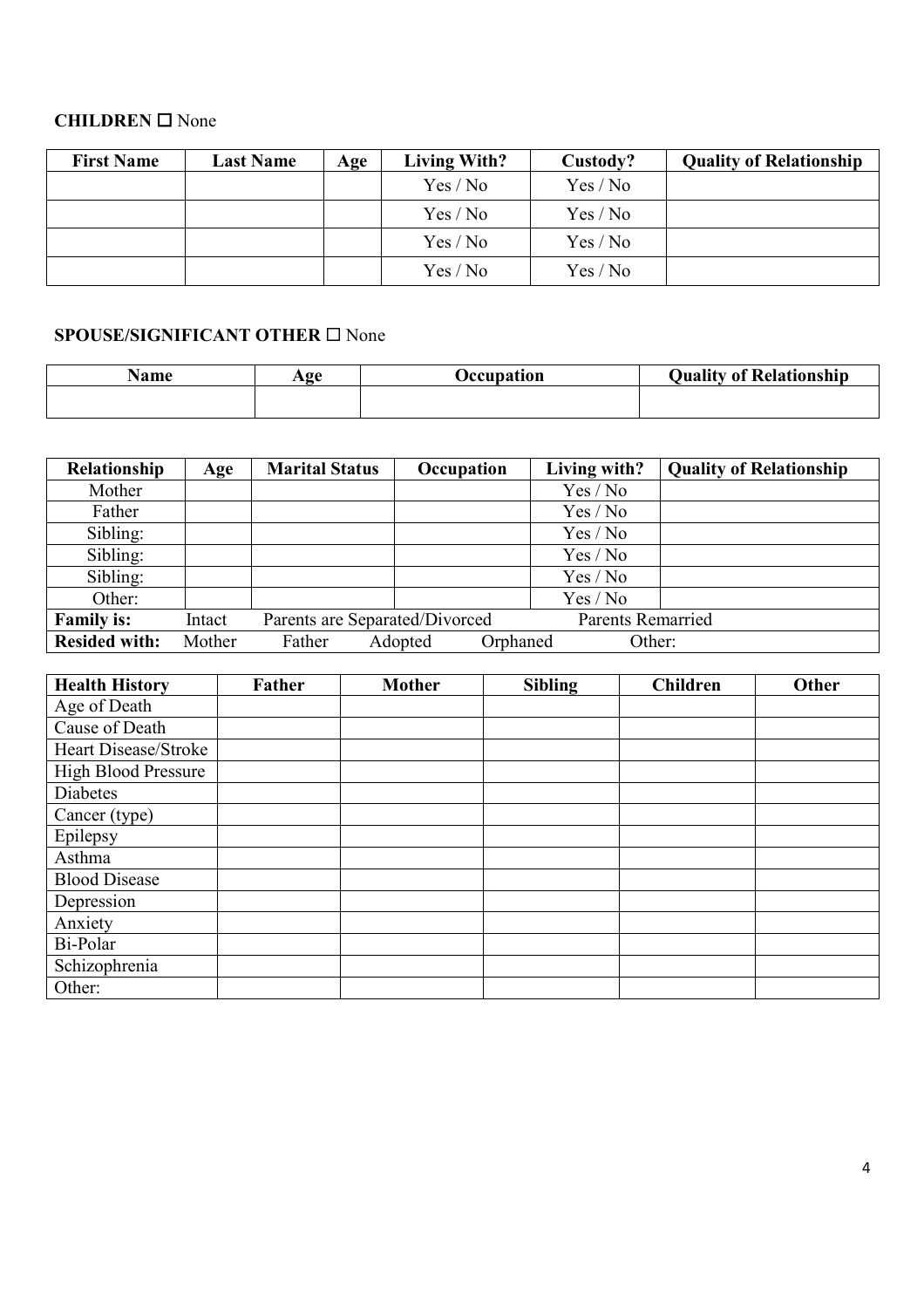| <b>Contact with Family (check all that apply)</b>    |                                                                                                             |                                      |
|------------------------------------------------------|-------------------------------------------------------------------------------------------------------------|--------------------------------------|
| $\Box$ Visit at least monthly                        | $\Box$ Involved with treatment providers                                                                    | $\Box$ Family is available locally   |
| $\Box$ Supportive                                    | $\Box$ Knowledgeable about mental health                                                                    | $\Box$ Family members not available  |
| $\Box$ Non-supportive                                | $\Box$ Involved in National Alliance on Mental                                                              | $\Box$ Satisfied with family         |
| $\Box$ Not satisfied with family                     | Illness (NAMI) or other support groups                                                                      | relationship/contact                 |
| relationship/contact                                 |                                                                                                             |                                      |
|                                                      | What family member or significant others will be supportive to you during your treatment?                   |                                      |
| <b>SUBSTANCE ABUSE HISTORY</b>                       |                                                                                                             |                                      |
|                                                      | <b>Family Substance Abuse</b> (Please check any family that apply, and list substance abused)               |                                      |
|                                                      | $\square$ None $\square$ Parents $\square$ $\square$ Siblings $\square$ $\square$ Extended Family $\square$ |                                      |
|                                                      |                                                                                                             |                                      |
| Do you or your family think you have a problem with: |                                                                                                             |                                      |
| $\mathbb{S}$ hopping?                                | $\Box$ Yes $\Box$ No Barbiturates? $\Box$ Yes<br>$\Box$ No                                                  | Internet?<br>$\Box$ Yes<br>$\Box$ No |

Have you had any previous rehab or treatment for substances abuse? Yes  $\square$  No  $\square$ 

Sex Addiction?  $\Box$  Yes  $\Box$  No Gambling?  $\Box$  Yes  $\Box$  No

| Where? | <b>Reason there?</b> | <b>How Long?</b> | <b>Inpatient/Outpatient</b> | Date |
|--------|----------------------|------------------|-----------------------------|------|
|        |                      |                  |                             |      |
|        |                      |                  |                             |      |
|        |                      |                  |                             |      |
|        |                      |                  |                             |      |

Has your significant other/spouse had any previous rehab or treatment for substance abuse? Yes  $\Box$  No  $\Box$ 

| Where? | <b>Reason there?</b> | <b>How Long?</b> | <b>Inpatient/Outpatient</b> | Date |
|--------|----------------------|------------------|-----------------------------|------|
|        |                      |                  |                             |      |
|        |                      |                  |                             |      |
|        |                      |                  |                             |      |
|        |                      |                  |                             |      |

 $\_$ 

Have you had an adverse reaction to any substance use disorder medications? Yes  $\Box$  No  $\Box$ 

Name of medication/when used/reaction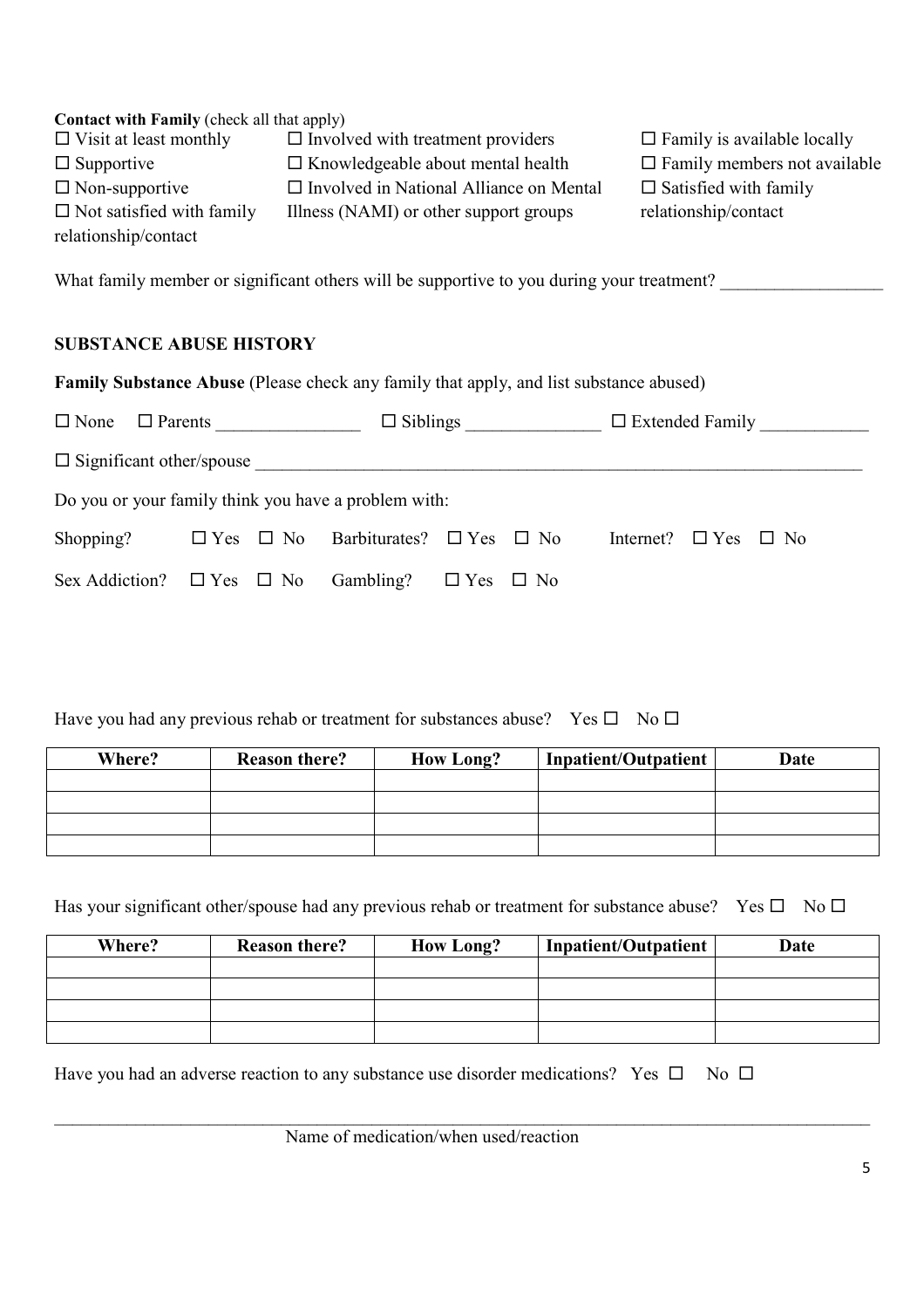| <b>Substances</b>                                                                                                                                                                                                                     | Age at first | How often you | How much you | Method(s) you | <b>How long since</b> |  |  |
|---------------------------------------------------------------------------------------------------------------------------------------------------------------------------------------------------------------------------------------|--------------|---------------|--------------|---------------|-----------------------|--|--|
|                                                                                                                                                                                                                                       | use          | use           | use          | use           | last use              |  |  |
| Alcohol                                                                                                                                                                                                                               |              |               |              |               |                       |  |  |
| Methamphetamine                                                                                                                                                                                                                       |              |               |              |               |                       |  |  |
| Amphetamine                                                                                                                                                                                                                           |              |               |              |               |                       |  |  |
| <b>Barbiturates</b>                                                                                                                                                                                                                   |              |               |              |               |                       |  |  |
| Cocaine (powder)                                                                                                                                                                                                                      |              |               |              |               |                       |  |  |
| Cocaine (crack)                                                                                                                                                                                                                       |              |               |              |               |                       |  |  |
| Hallucinogens                                                                                                                                                                                                                         |              |               |              |               |                       |  |  |
| Hashish                                                                                                                                                                                                                               |              |               |              |               |                       |  |  |
| Heroin                                                                                                                                                                                                                                |              |               |              |               |                       |  |  |
| Methadone                                                                                                                                                                                                                             |              |               |              |               |                       |  |  |
| Morphine                                                                                                                                                                                                                              |              |               |              |               |                       |  |  |
| Opioids (Narcotics)                                                                                                                                                                                                                   |              |               |              |               |                       |  |  |
| <b>Inhalants</b>                                                                                                                                                                                                                      |              |               |              |               |                       |  |  |
| Marijuana                                                                                                                                                                                                                             |              |               |              |               |                       |  |  |
| PCP (Angel Dust)                                                                                                                                                                                                                      |              |               |              |               |                       |  |  |
| Ketamine (Special K)                                                                                                                                                                                                                  |              |               |              |               |                       |  |  |
| Ecstasy $(x)$                                                                                                                                                                                                                         |              |               |              |               |                       |  |  |
| Fentanyl                                                                                                                                                                                                                              |              |               |              |               |                       |  |  |
| Suboxone                                                                                                                                                                                                                              |              |               |              |               |                       |  |  |
| Other:                                                                                                                                                                                                                                |              |               |              |               |                       |  |  |
|                                                                                                                                                                                                                                       |              |               |              |               |                       |  |  |
| Do you see a psychiatrist and if so who and how long?<br><u>Letting</u> and the set of the set of the set of the set of the set of the set of the set of the set of the set of the set of the set of the set of the set of the set of |              |               |              |               |                       |  |  |
| Do you see a therapist or counselor and if so who and how long?<br><u>Letting</u> the set of the set of the set of the set of the set of the set of the set of the set of the set of the set of the set of the set of the set of the  |              |               |              |               |                       |  |  |
| Have you ever been treated for depression if so when?                                                                                                                                                                                 |              |               |              |               |                       |  |  |
| Do you have a Narcan Kit available at home?                                                                                                                                                                                           |              |               |              |               |                       |  |  |
| Have you had any overdoses in the past $\Box$ Yes $\Box$ No                                                                                                                                                                           |              |               |              |               |                       |  |  |
| If yes was it accidental or planned?                                                                                                                                                                                                  |              |               |              |               |                       |  |  |
|                                                                                                                                                                                                                                       |              |               |              |               |                       |  |  |

# **Legal History** (Please report any and all illegal issues using the space provided on the following page to

comment, if necessary)

| Legal or Criminal Involvement?     |  | Yes / No                |                                | Court order Probation Parole |                | <b>Restraining Order</b> |                              |        |
|------------------------------------|--|-------------------------|--------------------------------|------------------------------|----------------|--------------------------|------------------------------|--------|
| Found not competent to stand trial |  |                         | Homicide or attempted homicide |                              | Sexual Assault | Arson                    | Assault                      | Felony |
| <b>Probation/Parole Office</b>     |  | Current / Past          | Name:                          |                              |                | County:                  |                              |        |
| $DUI$ (date):                      |  | <b>Warrants</b> (date): |                                |                              |                |                          | <b>Violent Crime (date):</b> |        |
| <b>Incarceration</b> (date):       |  | How long:               |                                |                              | Reason:        |                          |                              |        |
| Do you have firearms at home?      |  | Yes / No                |                                | If yes, Are they locked?     |                | Yes / No                 |                              |        |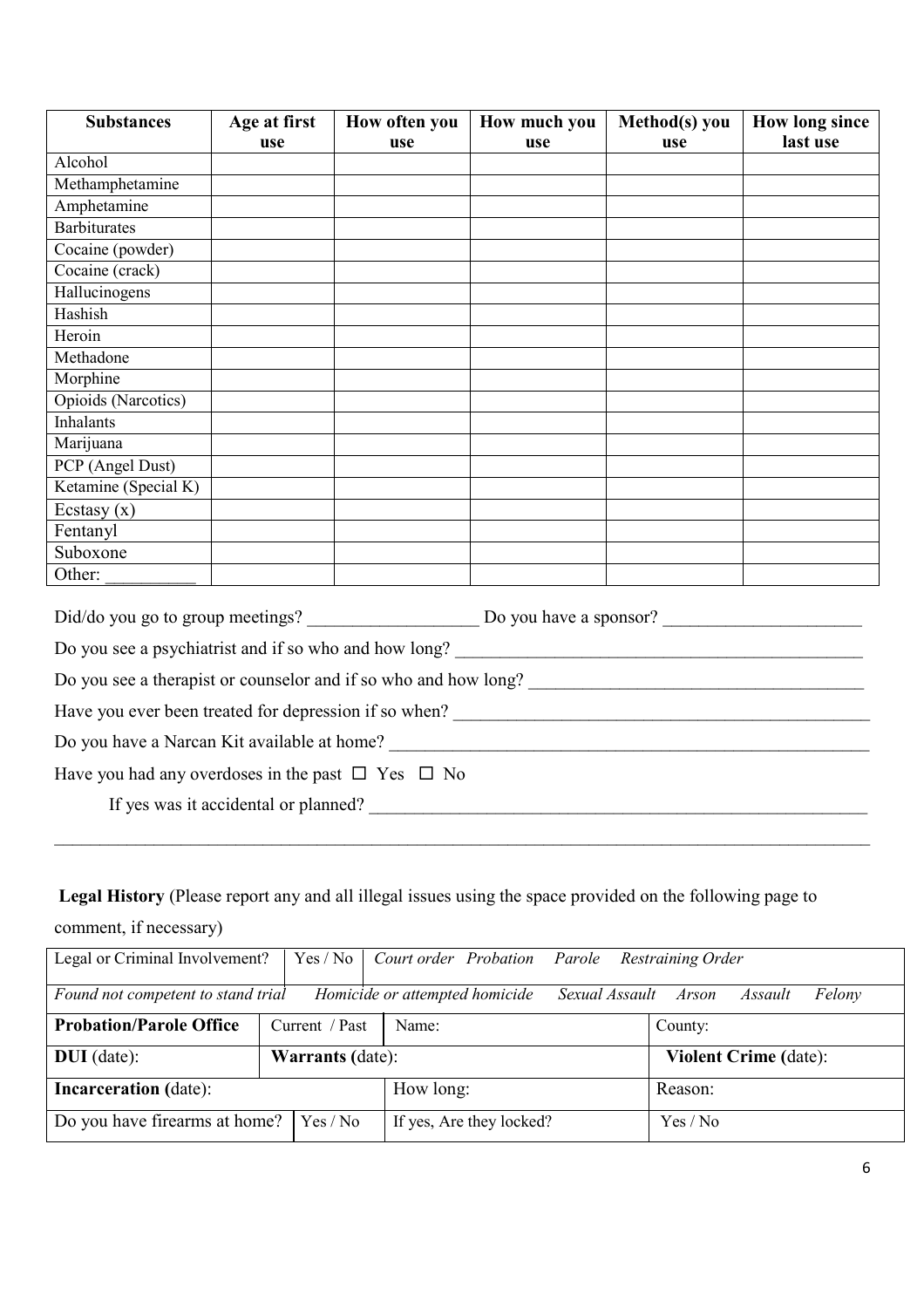Comments: \_\_\_\_\_\_\_\_\_\_\_\_\_\_\_\_\_\_\_\_\_\_\_\_\_\_\_\_\_\_\_\_\_\_\_\_\_\_\_\_\_\_\_\_\_\_\_\_\_\_\_\_\_\_\_\_\_\_\_\_\_\_\_\_\_\_\_\_\_\_\_\_\_\_\_\_\_\_\_\_

| <b>MENTAL HEALTH</b>                 |                                    |                                      |
|--------------------------------------|------------------------------------|--------------------------------------|
| Stressful events over the last year: |                                    |                                      |
| $\Box$ Recent Hospital Discharge     | $\Box$ Access to Healthcare        | $\Box$ Financial Problems            |
| $\Box$ Death/Divorce / Separation    | $\Box$ Witness/Victim of Violence  | $\Box$ Legal Problems                |
| $\Box$ Relationship problems         | □ History/Current Abuse            | $\Box$ Social/Environmental Problems |
| $\Box$ Move                          | $\Box$ Disability (self or family) | $\Box$ Other Family Problems         |
| $\Box$ Educational Problems          | $\Box$ Parent Issues               | $\Box$ Health Problem:               |
| $\Box$ Housing Problems              | $\Box$ Job Loss                    |                                      |

 $\_$ 

### **Please check symptoms experienced in the last 4 weeks:**

| <b>MOOD</b><br>$\Box$ Depression<br>Anxiety<br>ப<br>Hopelessness                                                                                                              | $\Box$ Mood Changes<br>Sadness<br>П<br>Elation (happier than normal)<br>Anger/Rage<br>ப                                                    | Overwhelming guilt/shame<br>$\Box$<br>Difficulty enjoying life<br>ப<br>Irritability<br>□                                         |
|-------------------------------------------------------------------------------------------------------------------------------------------------------------------------------|--------------------------------------------------------------------------------------------------------------------------------------------|----------------------------------------------------------------------------------------------------------------------------------|
| <b>BEHAVIORS</b><br>$\Box$ Hurting yourself<br>Doing the same thing repeatedly                                                                                                | Uncontrolled spending/gambling<br>ப<br>Increased alcohol/drug use<br>$\Box$                                                                | Reckless behavior<br>П<br>Social Isolation<br>$\Box$                                                                             |
| <b>PHYSICAL</b><br><b>Increased Sleep</b><br>Ш<br>Decreased Sleep<br>Difficult Sleeping<br>ப                                                                                  | Panic/Anxiety Attacks<br>$\Box$<br>Increased Appetite/ weight gain<br>Decreased Appetite/ weight loss<br>Disturbing nightmares/dreams<br>ப | Agitation/Restlessness<br>$\Box$<br>Unusual sensory experience (smell,<br>ப<br>taste)<br>Other (specify):<br>□                   |
| <b>THINKING</b><br>Wanting to take your life.<br>Wanting to hurt someone else<br>$\Box$<br>Seeing/Hearing things that aren't<br>ப<br>there<br>$\Box$ Difficulty concentrating | Intrusive negative thoughts<br>$\Box$<br>Flashbacks<br>Irrational fear<br>ப<br>Racing thoughts<br>0<br>Paranoia<br>0                       | Low self-esteem<br>□<br>Academic/work problems<br>Easily distracted<br>Thinking same thoughts repeatedly<br>Memory problems<br>□ |
| <b>INTERPERSONAL</b><br>Increased conflict w/others<br>Increased family conflict<br>ப<br>Difficult making/keeping friends                                                     | Socially withdrawn/isolation<br>0<br>Increased sexual problem/concerns<br>Increased social anxiety<br>$\Box$ Problems with intimacy        | Increased difficulty tolerating others<br>□<br>Trouble with law/authority figures<br>□                                           |

### **TREATMENT QUESTIONNAIRE**

Have you had any previous **psychiatric hospitalizations?** Yes  $\Box$  No  $\Box$ 

| Where | When | Reason |
|-------|------|--------|
|       |      |        |
|       |      |        |
|       |      |        |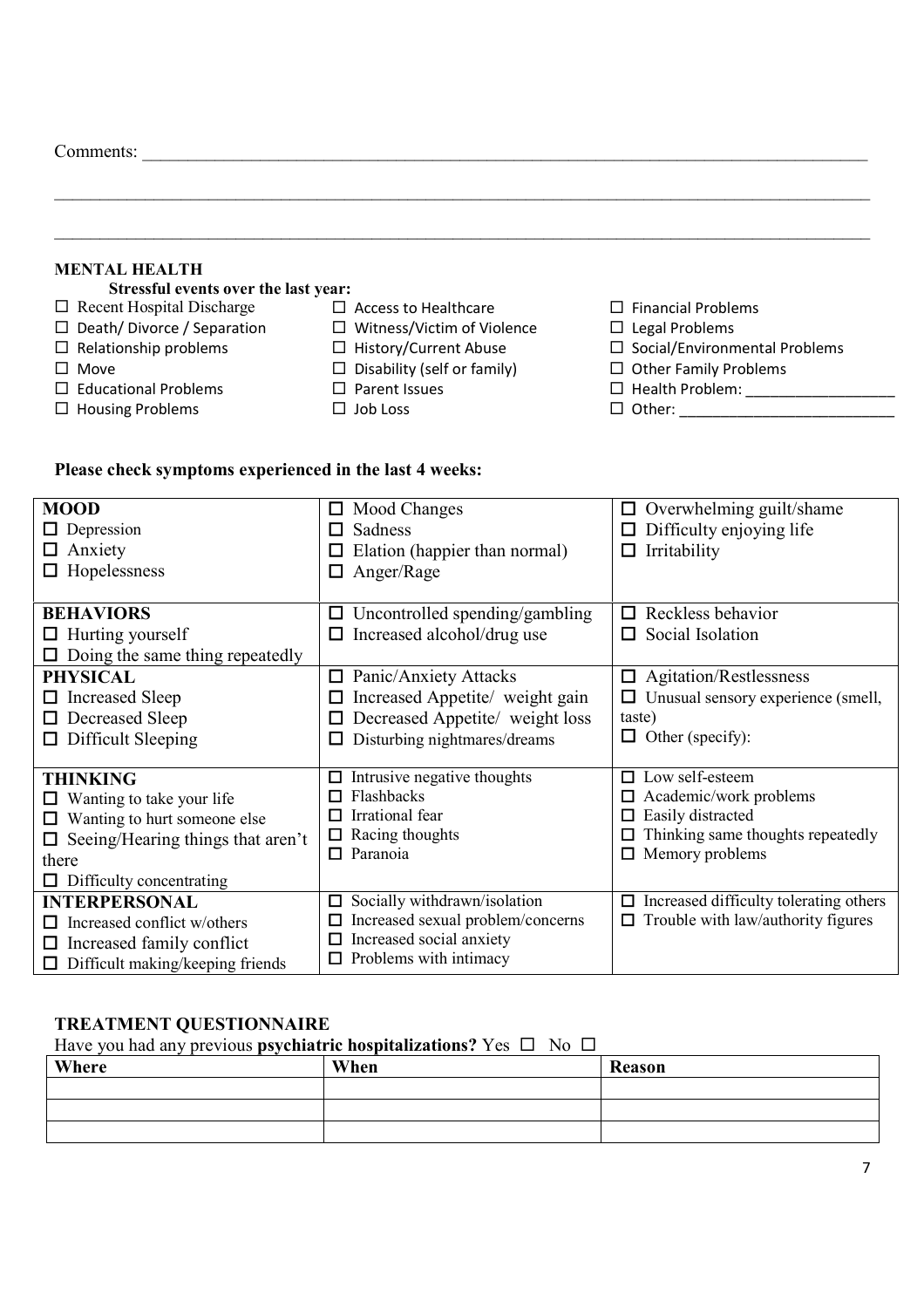#### Have you had any previous **outpatient mental health treatment?** Yes  $\Box$  No  $\Box$

| Where | When | <b>Reason</b> |
|-------|------|---------------|
|       |      |               |
|       |      |               |
|       |      |               |

# Have you had any previous **prescribed psychiatric medications?** Yes  $\Box$  No  $\Box$

| <b>Medications</b> | <b>Prescribing Provider</b> | <b>Dates</b> |
|--------------------|-----------------------------|--------------|
|                    |                             |              |
|                    |                             |              |
|                    |                             |              |

### Have any family members had a history of **mental illness?** Yes  $\Box$  No  $\Box$

| <b>Persons</b> | <b>Diagnosis of Symptoms</b> | <b>Treatments</b> |
|----------------|------------------------------|-------------------|
|                |                              |                   |
|                |                              |                   |
|                |                              |                   |

| Have you ever experienced any trauma? Yes $\square$ No $\square$ |                                                                                                                 |                                                                                                          |                   |
|------------------------------------------------------------------|-----------------------------------------------------------------------------------------------------------------|----------------------------------------------------------------------------------------------------------|-------------------|
| If yes, have you been                                            | $\Box$ Neglected<br>$\Box$ Emotionally Abused<br>$\Box$ Acts of War<br>$\Box$ Serious Accidents<br>$\Box$ Other | $\Box$ Physically Abused<br>$\Box$ Sexually Abused<br>$\Box$ Witnessed/Victim of violence<br>$\Box$ Fire | $\Box$ Don't know |

What **leisure or stress reduction activities/coping methods** do you use?

What is your **motivation for treatment?**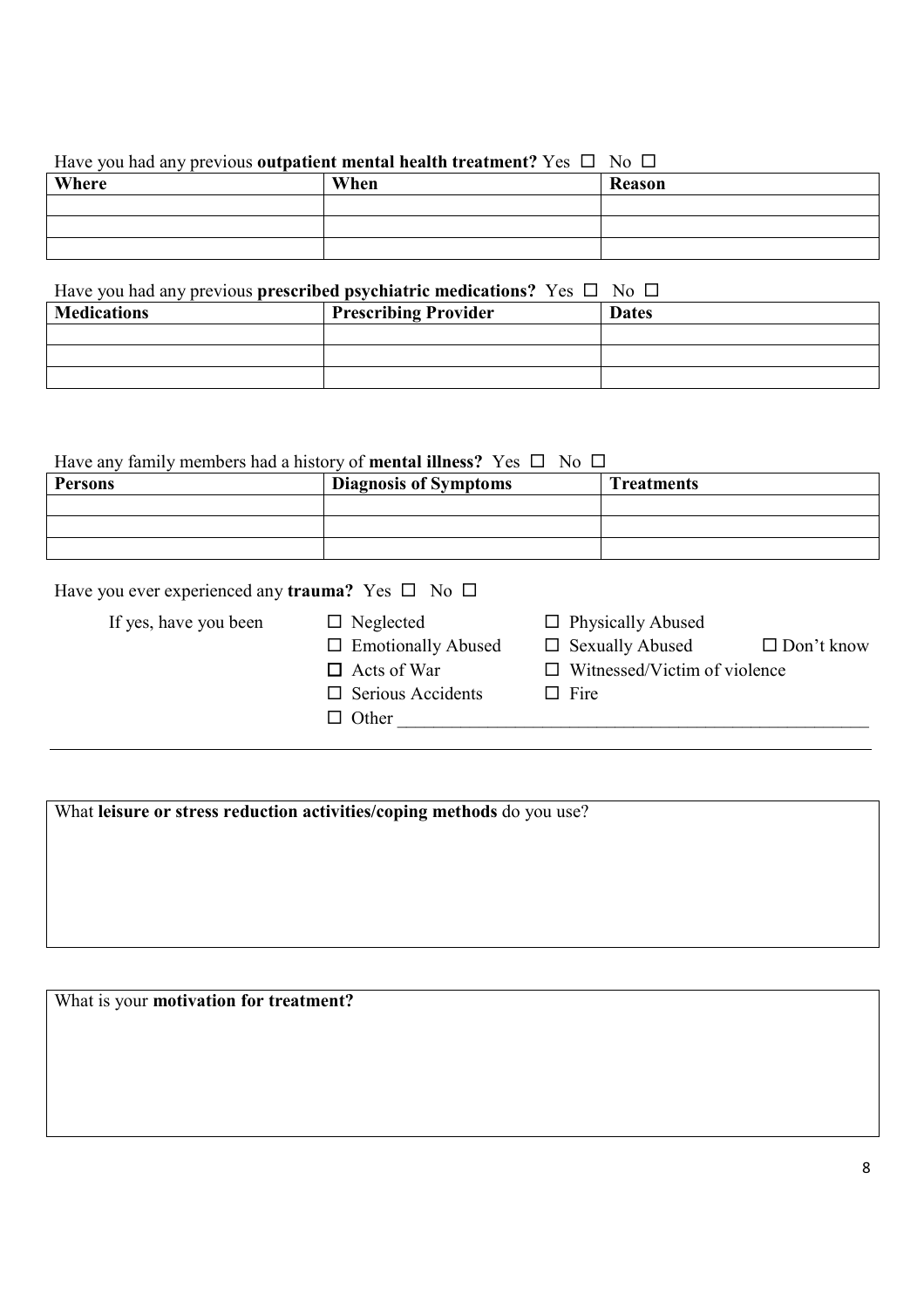What **"triggers"** are you aware of that may put you at risk of a relapse?

**What kind of help** would you like from your counselors or nurse?

Do symptoms interfere with your ability to work or get things done? Yes  $\Box$  No  $\Box$  If yes, Explain

 $\mathcal{L}_\mathcal{L} = \mathcal{L}_\mathcal{L} = \mathcal{L}_\mathcal{L} = \mathcal{L}_\mathcal{L} = \mathcal{L}_\mathcal{L} = \mathcal{L}_\mathcal{L} = \mathcal{L}_\mathcal{L} = \mathcal{L}_\mathcal{L} = \mathcal{L}_\mathcal{L} = \mathcal{L}_\mathcal{L} = \mathcal{L}_\mathcal{L} = \mathcal{L}_\mathcal{L} = \mathcal{L}_\mathcal{L} = \mathcal{L}_\mathcal{L} = \mathcal{L}_\mathcal{L} = \mathcal{L}_\mathcal{L} = \mathcal{L}_\mathcal{L}$ 

 $\_$ 

Additional Comments/Information:

**The above information is thorough and accurate to the best of my knowledge.**

 $\mathcal{L}_\mathcal{L} = \{ \mathcal{L}_\mathcal{L} = \{ \mathcal{L}_\mathcal{L} = \{ \mathcal{L}_\mathcal{L} = \{ \mathcal{L}_\mathcal{L} = \{ \mathcal{L}_\mathcal{L} = \{ \mathcal{L}_\mathcal{L} = \{ \mathcal{L}_\mathcal{L} = \{ \mathcal{L}_\mathcal{L} = \{ \mathcal{L}_\mathcal{L} = \{ \mathcal{L}_\mathcal{L} = \{ \mathcal{L}_\mathcal{L} = \{ \mathcal{L}_\mathcal{L} = \{ \mathcal{L}_\mathcal{L} = \{ \mathcal{L}_\mathcal{$ 

Patient Signature (or Guardian) **Date** 

CCFHS MAT Intake Assessment 12/17/2017 Board Approved 12/17/2017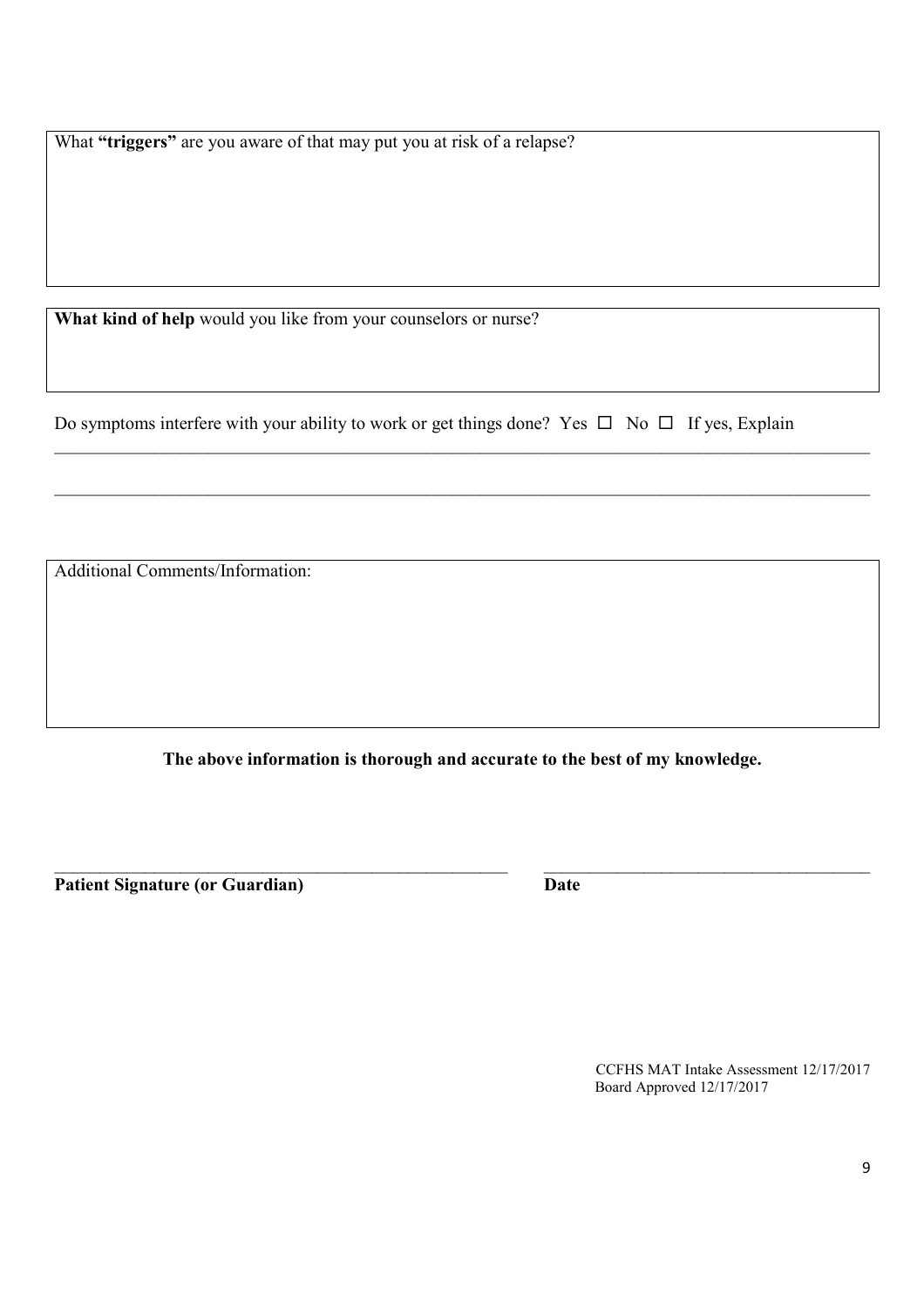

54 Willow Street Berlin, NH 03570-1800 Ph: 1-603-752-3669 Fax: 1-603-752-3027

2 Broadway Street Gorham, NH 03581-1597 Ph: 1-603-466-2741 Fax: 1-603-466-2953

133 Pleasant Street Berlin, NH 03570-2006 Ph: 1-603-752-2040 Fax: 1-603-752-7797

59 Page Hill Road Berlin, NH 03570-3568 Ph: 1-603-752-2900 Fax: 1-603-752-3727

# **Suboxone/Subutex/Vivitrol Treatment Agreement**

# **Medication Assisted Therapy Program (MAT)**

Patient Name: \_\_\_\_\_\_\_\_\_\_\_\_\_\_\_\_\_\_\_\_\_\_\_\_\_\_\_\_\_ Date of Birth: \_\_\_\_\_\_\_\_\_\_\_\_\_\_\_\_\_

Purpose:

The purpose of this agreement is to outline the responsibilities and expectations for you and your healthcare provider and to prevent any potential misunderstanding about the medications that Coos County Family Health Services (CCFHS) will be prescribing for management of your condition. The agreement provides for resolution of problems, and if necessary, termination of services due to noncompliance. This agreement is written to improve the quality of services delivered to you and to comply with the policies and procedures governed by Coos County Family Health Services.

It is agreed that:

I understand that CCFHS is under no obligation to prescribe these medications to me.

I understand that this Agreement is essential to the trust and confidence necessary in a provider/patient relationship and that the medical provider will provide health care services to me based on this Agreement.

I understand that I must be completely honest with my providers at all times, so they may treat me to the best of their ability. I understand that if I am not completely honest with providers, it may cause negative effects to my recovery.

I voluntarily apply and consent to participate in the Medication Assisted Therapy (MAT) Program. I am requesting therapy for substance use disorder (SUD). I understand that, as far as possible, precautions will be taken to prevent any complications or ill effects on my health. I further understand that it is my responsibility to tell the provider/nurse in the program as much as I can about my health. It is my responsibility to seek medical attention immediately if any reaction occurs to any medication prescribed for me or if any changes occur in my health status. As a patient, I freely and voluntarily agree to adhere to the treatment protocol.

I understand that, as a patient of the MAT Program, I must inform my MAT Provider of any inpatient hospital stay, prior to being discharged or within 30 days of discharge.

I understand that, if I break this Agreement, the medical provider may stop prescribing medications for my substance use disorder. In order to minimize withdrawal symptoms the provider may taper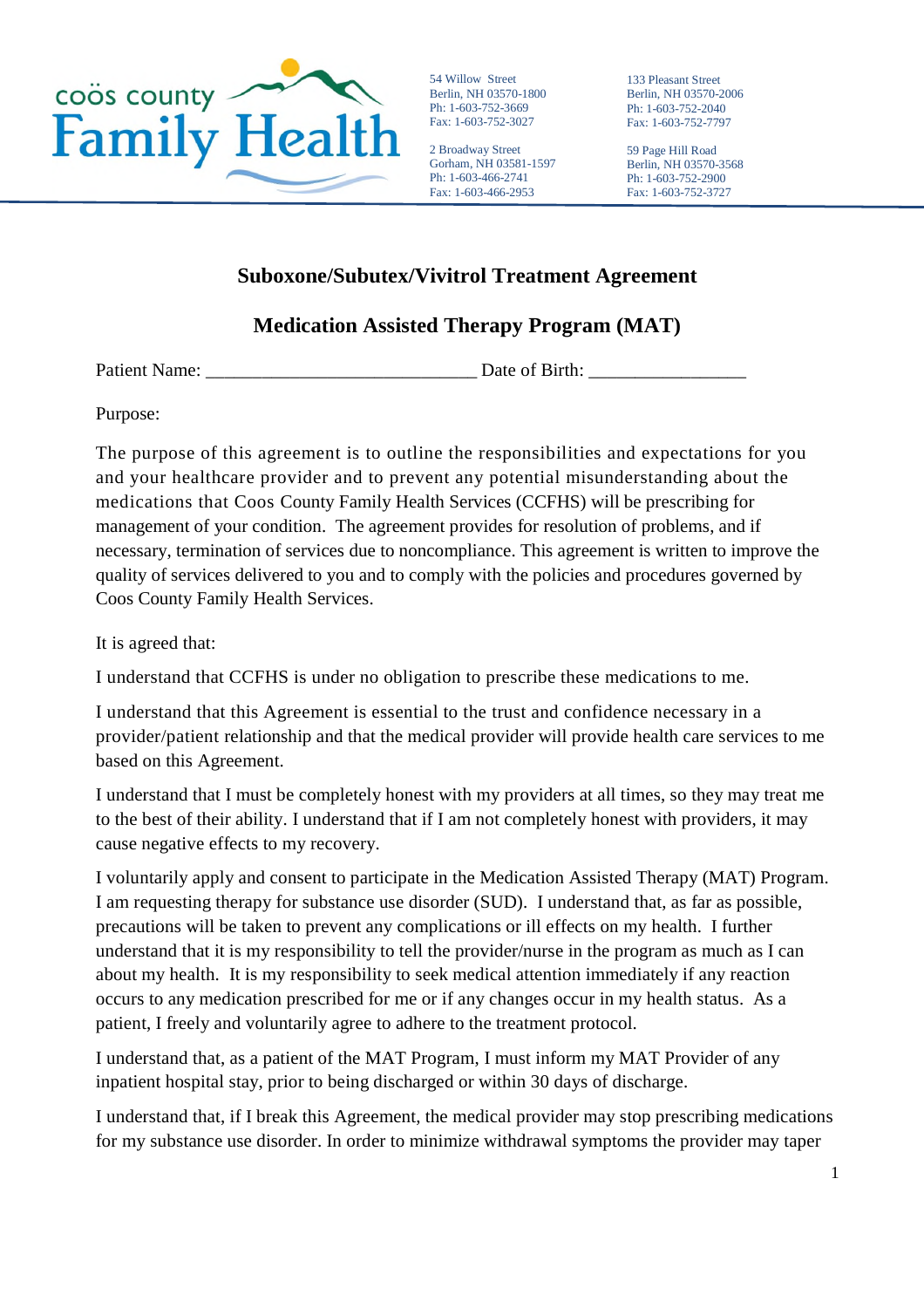me off the medication over a period of several days as necessary. Also, a drug-dependence treatment program may be recommended/required.

I understand that medication for my substance use disorder is being prescribed as part of a comprehensive treatment plan for my substance use disorder.

I agree to actively participate in individual counseling sessions and other treatment requirements prior to beginning and during medication therapy. I agree to attend visits without others present in the room. (i.e.: parents, significant other, friends etc.)

I understand that, if I am a prenatal patient in the MAT Program, I am required to meet with the OB nurses at AVH at 34 weeks into pregnancy to discuss the infant plan of care

I understand the frequency of visits will be at least weekly at first and then biweekly. Increased frequency may be necessary as required by my provider. As my recovery progresses, with the completion of individual and/or group therapy and maintenance of personal psychotherapy, my visits may extend out to 4 weeks, at providers discretion. If I am a prenatal patient, my visits will not extend out more than two (2) weeks. I understand that, if I relapse or miss appointments, then I will return to weekly visits until assurance in my recovery is re-established. I must call 24 hours prior to canceling an appointment. If I miss an appointment without contacting my provider:

- I may be asked to return to more frequent visits.
- I may not have my medication refilled until I am seen again.
- I may be discharged from the program.
- If I miss more than 2 appointments with my provider or therapist in 6 months, I may be dismissed from the Medication Assisted Therapy Program.

If I use an illegal substance and/or alcohol, the provider may terminate this Agreement because of the risk of mixing illegal substances and/or alcohol with medication prescribed to treat my substance use disorder (SUD). The provider will determine if I am still a candidate for the MAT Program.

I understand that mixing my medication, especially benzodiazepines (such as Valium) and other drugs of abuse, can be dangerous. I also understand that a number of deaths, injuries, coma and other long-term health conditions have been reported among individuals mixing medications, alcohol or illegal substances.

I will give the provider a copy of my card for therapeutic marijuana, if I have one.

I will not attempt to obtain any controlled medication, including narcotic pain medication, controlled stimulants, or anti-anxiety medications, from any other source without discussing with my medical provider at CCFHS.

I will notify the provider immediately if I am prescribed a controlled substance by another provider, hospital, psychiatrist, emergency room physician, etc.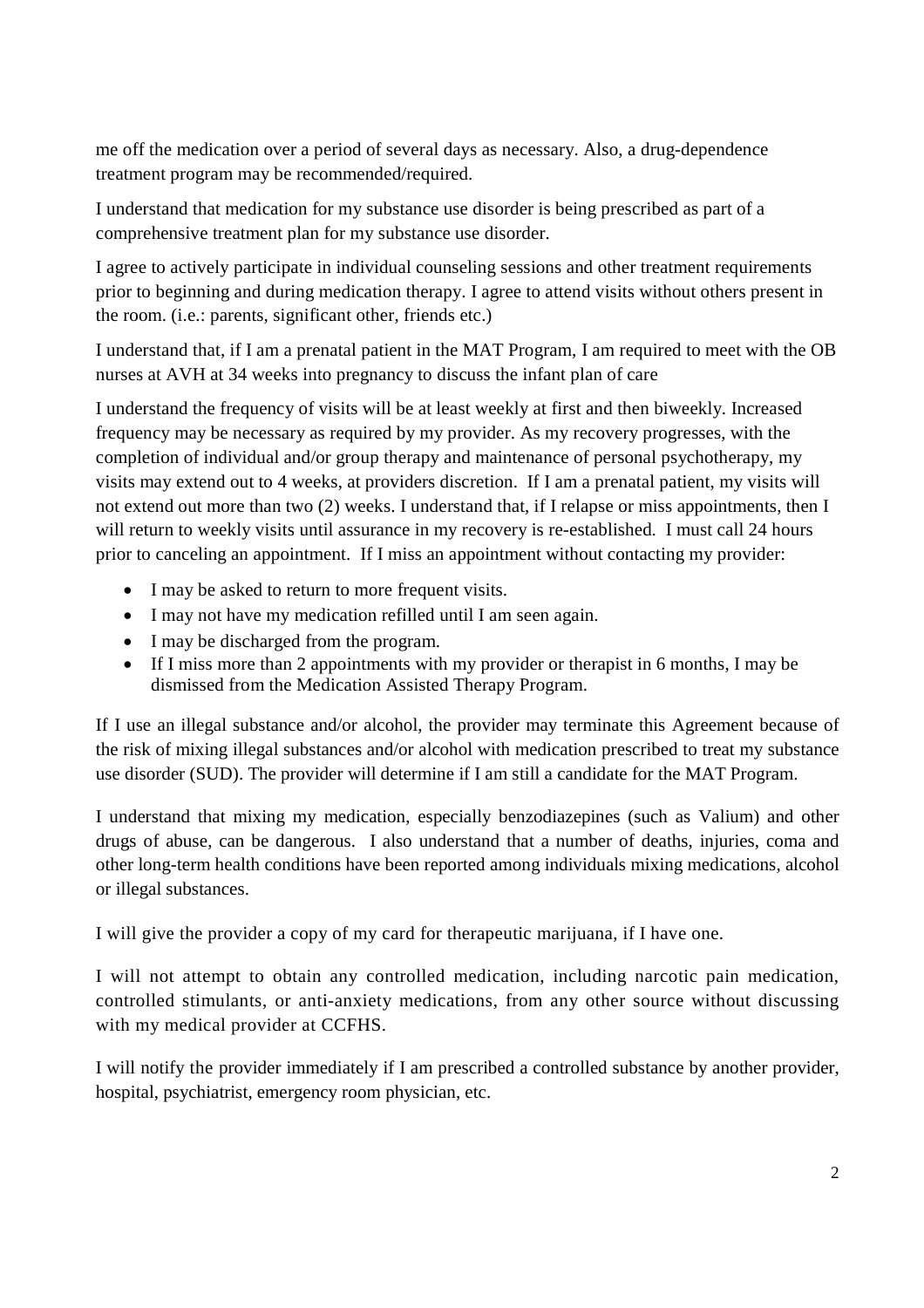If my medication or prescription is stolen, I will report this incident promptly to the police and fully cooperate with such authorities. I will safeguard my medicine from loss, theft, or destruction. I will safeguard my medication from children, pets and others to prevent accidental ingestion of these medications.

**I understand that lost, stolen, or altered medication will not be replaced.** I may be provided with a medication pack for treatment of withdrawal symptoms, until my next refill is due. If I am a pregnant patient who reports lost or stolen medication, I may be allowed a replacement refill one time.

I understand that I will receive no more than 28 days per refill of medications.

I will not arrive at the office intoxicated or under the influence of drugs. If I do, the medical provider/nurse will not see me, and I will not be given any medication until my next scheduled appointment, and this will count as a missed appointment.

I understand that my prescriptions/refills can be given to me only during my regular daytime office visits (Monday-Friday) between the hours of 8 a.m. and 4:00 p.m., and that there is no after hour coverage to be prescribed medication. Any missed office visits may result in my not being able to get medication until the next scheduled visit.

I will be responsible for noting when I will run out of medication and plan accordingly. I will notify the provider within 2-3 business days prior to needing a refill.

I understand that my prescription will need to be filled immediately following my appointment, while our staff is still available to take care of any questions or issues at the pharmacy.

I understand that I must provide a viable contact number at all times (and will update the office of any changes) or my provider may not prescribe medications. Failure to do so may result in my dismissal from the program.

I understand the required commitment to the program and appointments. Therefore, I will not use transportation challenges as a reason for short-notice cancellations or no show appointments.

If I move outside of the CCFHS service area (30 miles from the Pleasant St. office), this Agreement will be terminated in 30 days.

I understand that my failure to comply with any of the components of the MAT Program may lead to termination of the Agreement.

I understand that, based on the clinical judgment of the provider, treatment with medications provided may be discontinued at any time, including a violation of this agreement.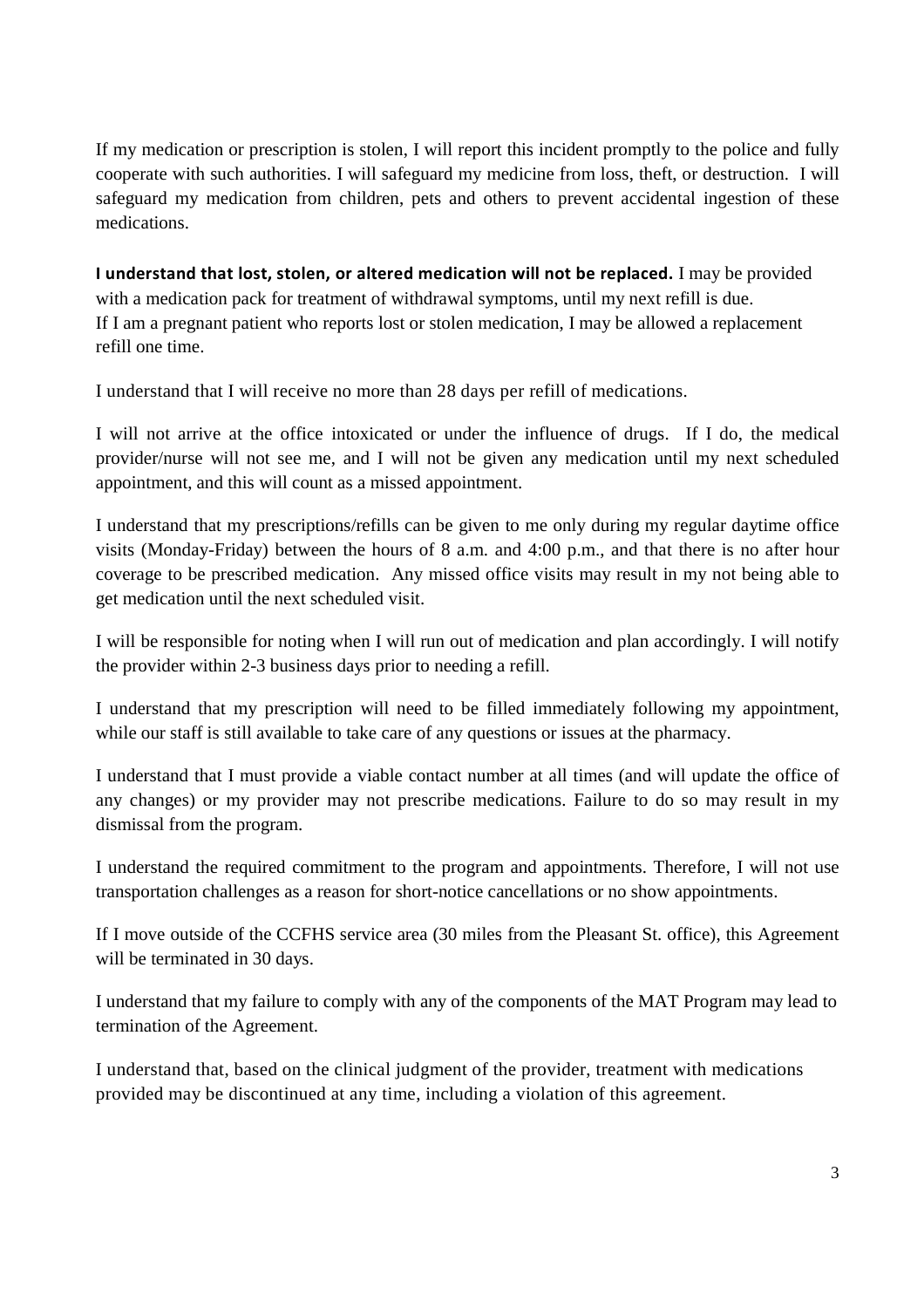I understand that random and scheduled urine drug screens are used as a therapeutic tool to assist in my recovery. Urine screens may be observed or unobserved. I agree that I will submit to random blood or urine tests and pill/strip counts when requested by the provider/nurse to determine my compliance with the use of my medication and to evaluate the use of any illegal or non-prescribed controlled substances, within 2 hours from the time of the call.

I understand that a positive drug screen for alcohol, opiates, other non-prescribed medications, or illegal substances, such as heroin, Methadone, Marijuana etc., may result in discontinuation of medication therapy. Repeated positive drug screens will lead to a referral to a higher level of care such as mandatory individual therapy, intensive outpatient or inpatient care. Refusal of higher level of care will result in dismissal of the program. I will have the opportunity to speak privately with my provider about anything that might be in my urine.

I understand that if I am unable or refuse to provide urine or blood for scheduled or random drug testing, it will be considered a positive screen. I understand if MAT providers are unable to reach me, or leave a message to come in for a random/scheduled UDS, it will be considered a positive screen. If I miss a random UDS, it will result in weekly provider visits. If I miss three (3) random or scheduled drug screens it will result in dismissal from the program.

If I am dismissed from the MAT Program for non-compliance, I understand that I may be tapered off prescription Buprenorphine and I will be scheduled for weekly appointments with a provider until completion of tapering. Rapid detoxification is not recommended and should occur over 30 days, possibly longer. In the alternative, my provider may provide a bridge prescription for no more than 2 weeks, while another MAT provider is secured.

I agree to have lab tests to monitor the effects of the medication being prescribed.

I understand that, whether or not I have insurance coverage, I am responsible for lab test fees, including confirmation of positive urine screens.

I understand that the medication in the recommended doses is usually well tolerated, but it may cause liver injury when taken in excess. If I experience excessive tiredness, unusual bleeding or bruising, pain in upper right part of my stomach that last more than a few days, light colored bowel movements, dark urine, or yellowing of the skin or eyes, I will notify the medical provider/nurse immediately.

I understand that I must inform any medical provider, including ER providers treating me, that I am receiving medication therapy for my substance use disorder.

I agree that I will use my medication at a rate no greater than the prescribed rate and that use of my medication at a greater rate may result in my being without medication for a period of time and may lead to termination of this agreement.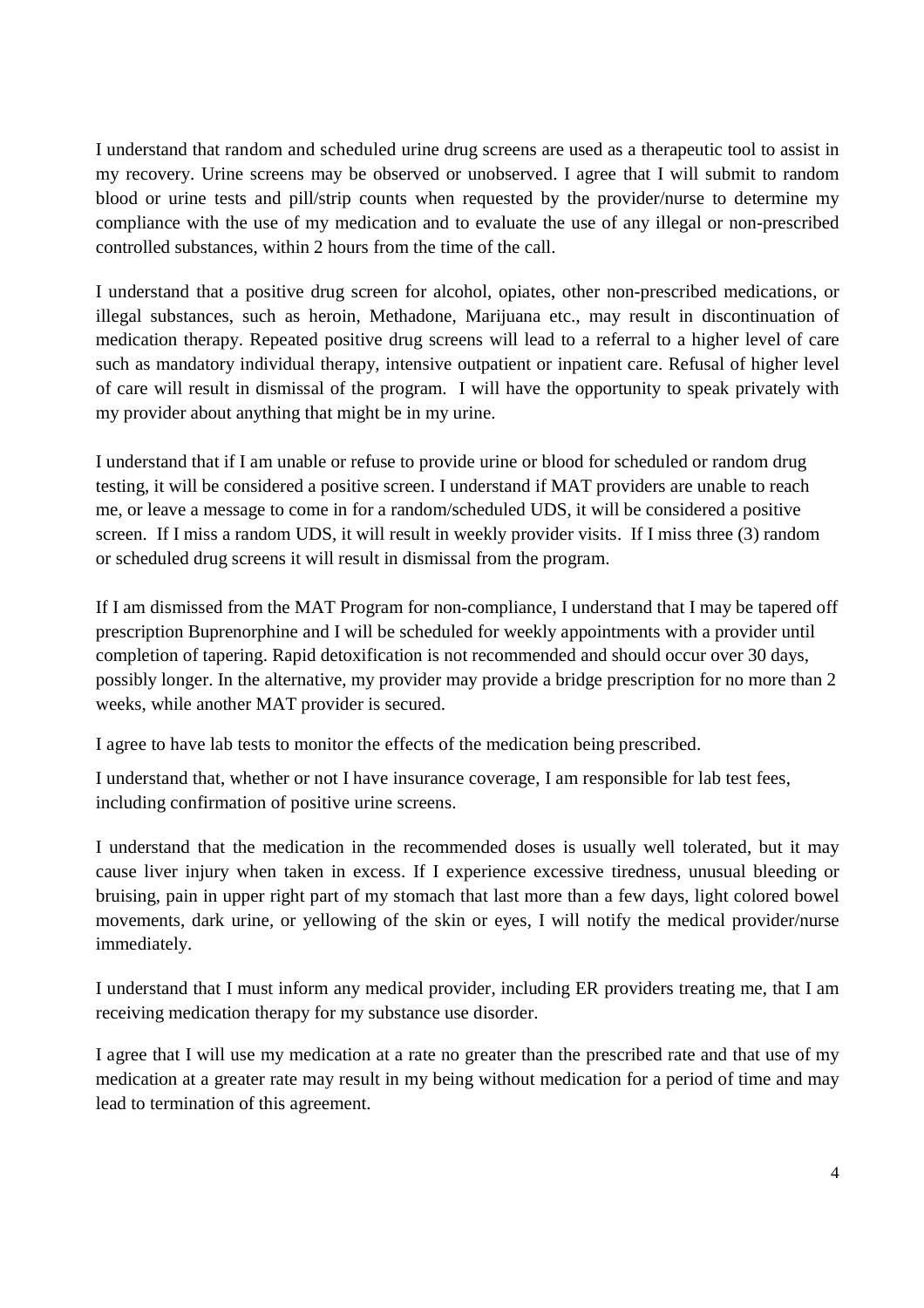I agree to treat all CCFHS providers and staff in a respectful and professional manner at all times. I will not use foul language, threaten or abuse any CCFHS provider or staff member. If I demonstrate disrespectful behavior, use foul language or threaten any staff or CCFHS employees, the agreement will be terminated, and the proper authorities (police) will be notified.

### **If this Agreement is terminated by my provider, I understand that I cannot participate in the MAT Program at CCFHS.**

I will not share, sell or trade my medication with anyone. I understand that such mishandling of my medication is a serious violation of this agreement and would result in my treatment being terminated without recourse for appeal as well as report to local authorities or DEA.

I authorize the medical provider and the pharmacy to cooperate fully with any city, state or federal law enforcement agency, including the Board of Pharmacy, in the investigation of any possible misuse, sale, or other diversion of my medicine. I authorize the medical provider to provide a copy of this Agreement to the pharmacy and, as appropriate, to other health care personnel involved in my care. I agree to waive any applicable privilege or right of privacy or confidentiality with respect to these authorizations.

I agree consents will be signed and kept on file for each provider and will be kept updated and current. Failure to comply may lead to dismissal from program.

I authorize the medical provider to fully disclose information regarding my treatment to Northern Human Services, DCYF, pharmacist, specialists, and other providers involved in my care (release to be signed and not revoked).

| 1 agree to use | Pharmacy, located at                    |
|----------------|-----------------------------------------|
|                | telephone number                        |
|                | , for filling my suboxone prescription. |

If I need to change the pharmacy listed above, I will contact my provider with this request along with the reason for requested change. I understand that, only by approval by my provider, will a change be made to my pharmacy.

I agree to follow these guidelines that have been fully explained to me. All of my questions and concerns regarding treatment and this agreement have been adequately answered. A copy of this signed document has been given to me.

# **WARNING: IF I ATTEMPT TO SELF-ADMINISTER LARGE DOSES OF ALCOHOL, HEROIN, OR ANY OTHER NARCOTIC (OPIOID) OR BENZODIAZEPINES – (LIKE XANAX, KLONOPIN, VALIUM, LIBRIUM, ETC.) WHILE ON MEDICATION TO TREAT MY SUBSTANCE USE DISORDER, I MAY DIE OR SUSTAIN SERIOUS INJURY, INCLUDING COMA.**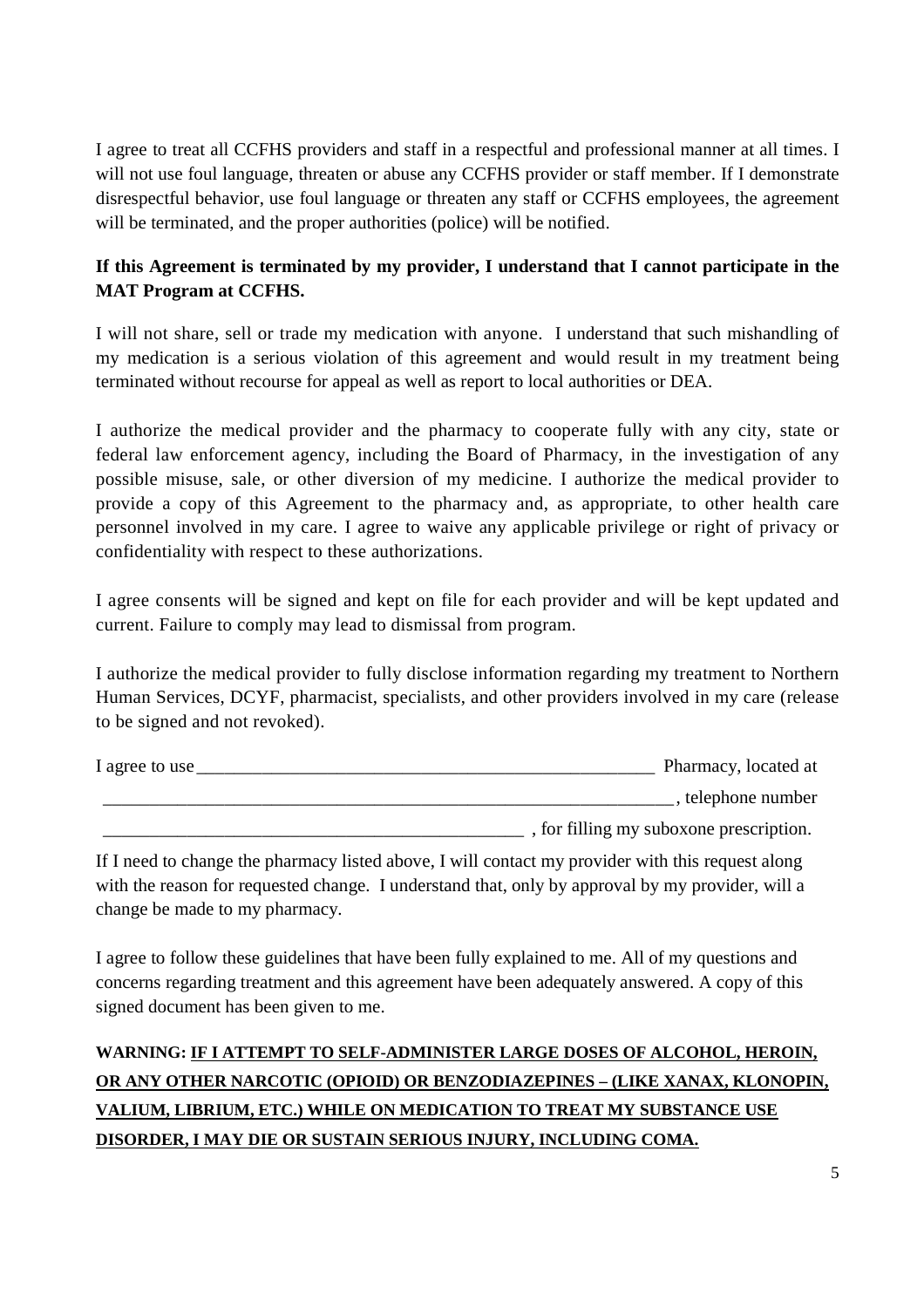| $\square$ Suboxone handout given and reviewed with patient |  |  |  |  |  |  |  |  |
|------------------------------------------------------------|--|--|--|--|--|--|--|--|
|------------------------------------------------------------|--|--|--|--|--|--|--|--|

- $\Box$  Subutex handout given and reviewed with patient
- $\square$  Vivitrol handout given and reviewed with patient
- $\square$  Narcan handout given and reviewed with patient

| I certify that I have reviewed this Agreement with the above signed individual.            |  |  |  |
|--------------------------------------------------------------------------------------------|--|--|--|
|                                                                                            |  |  |  |
| I certify that the above-signed patient has knowingly and willingly signed this Agreement. |  |  |  |
|                                                                                            |  |  |  |

CCFHS Suboxone/Subutex/Vivitrol Treatment Agreement 12/17/17, 1/16/2020 Board Approved 12/17/2017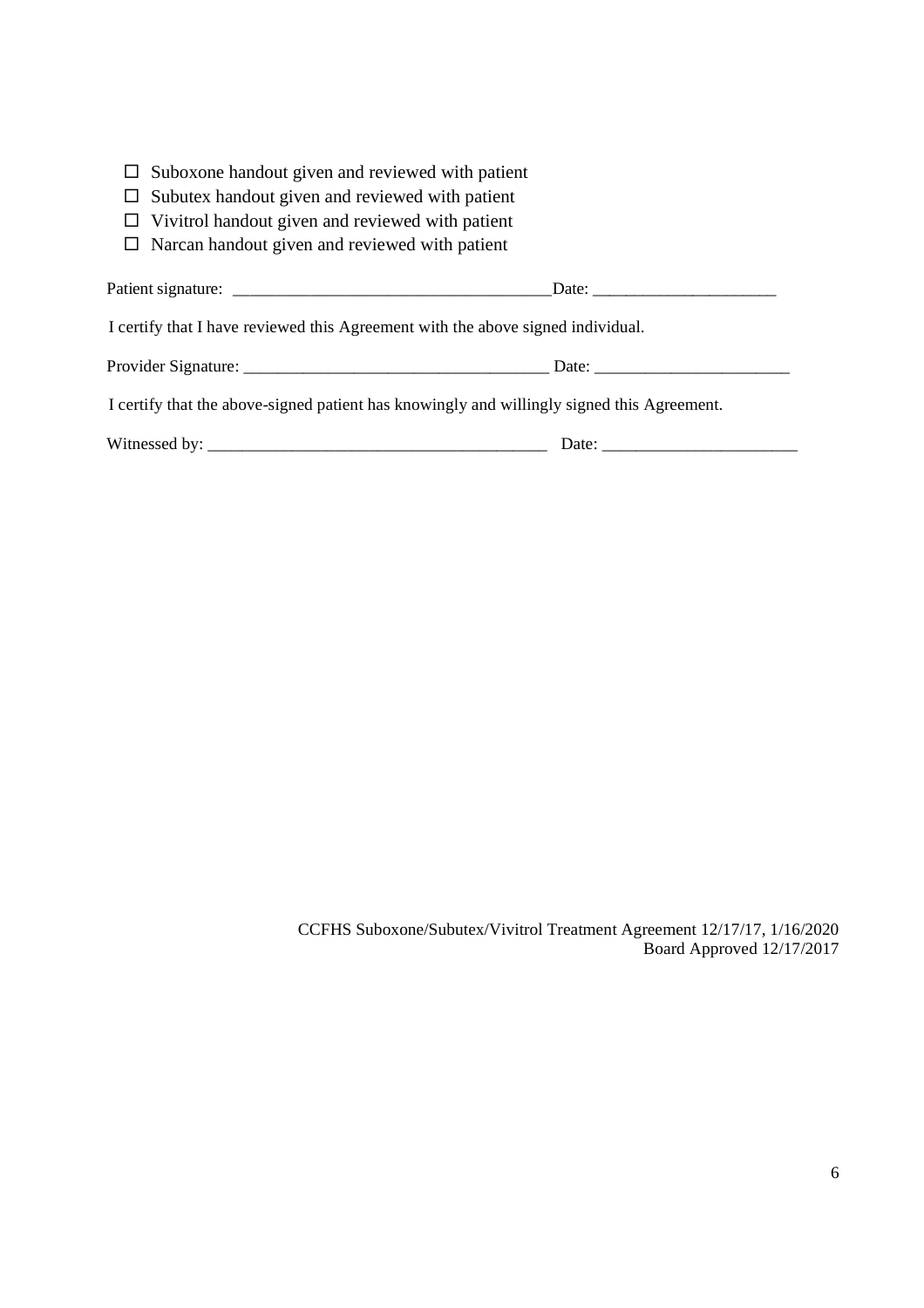

### **MAT Program Drug Testing Consent Form**

I, \_\_\_\_\_\_\_\_\_\_\_\_\_\_\_\_\_\_\_\_\_\_\_\_\_\_\_\_\_\_, consent to allow Coos County Family Health to collect urine and/or blood specimens from me, for testing of drugs and controlled substances. I also give my consent for the release of the test results to appropriate personnel.

I understand that the drugs being tested are as follows: Amphetamine, Barbituates, Buprenorphine, Benzodiazepines, Cocaine, Ecstasy, Methamphetamine, Morphine, Methadone, Opiates, Phencyclidine, Propoxyphene, Tricyclic Antidepressants, Cannabis and Fentanyl. I understand that other illicit drugs, misused prescription drugs and other mind altering substances can also be tested for.

I understand that I will be asked to leave the following items in a designated space prior to entering the bathroom—Jacket, hats and scarfs, sweatshirt, bulky sweaters, contents of pockets, purses, bags, backpacks, etc. No other persons, including children, may accompany me into the bathroom while I provide urine.

I understand the urine drug screen may be observed by the MAT Program nurse and/or another available trained staff member. I understand that an unused specimen collection unit will be placed on the toilet and I will be instructed to sit (not stand), keeping my hands in full view for the duration of the urine drug screen (UDS), and will refrain from urinating until my hands are in full view of the observer.

I understand that, if I am unable to fill the specimen container with an appropriate amount of urine, or cannot produce a sample, I will be provided with fluids and wait 15-30 minutes before attempting UDS again. I understand that if I refuse to leave a sample or leave the facility without providing a sample, such action will be considered a positive drug screen.

I understand that, if my urine is positive for any substance(s) other than what I am prescribed, the urine will be sent to a lab for confirmation testing. I understand that, this will result in substantial additional expenses, which I will be responsible to pay. I understand that, if I am honest with the staff about using any substance which may be positive in my urine, my urine may not have to be sent for confirmation, saving me from the added expenses.

I understand that, if I refuse to sign this consent, I will not be enrolled in the MAT Program, nor will I be prescribed any medication.

I have read and understand the terms of this consent form.

| Patient Signature: | Date: |
|--------------------|-------|
| Witness Signature: | Date: |

CCFHS Urine Drug Screen Consent 01/08/18 Board Approved 01/18/18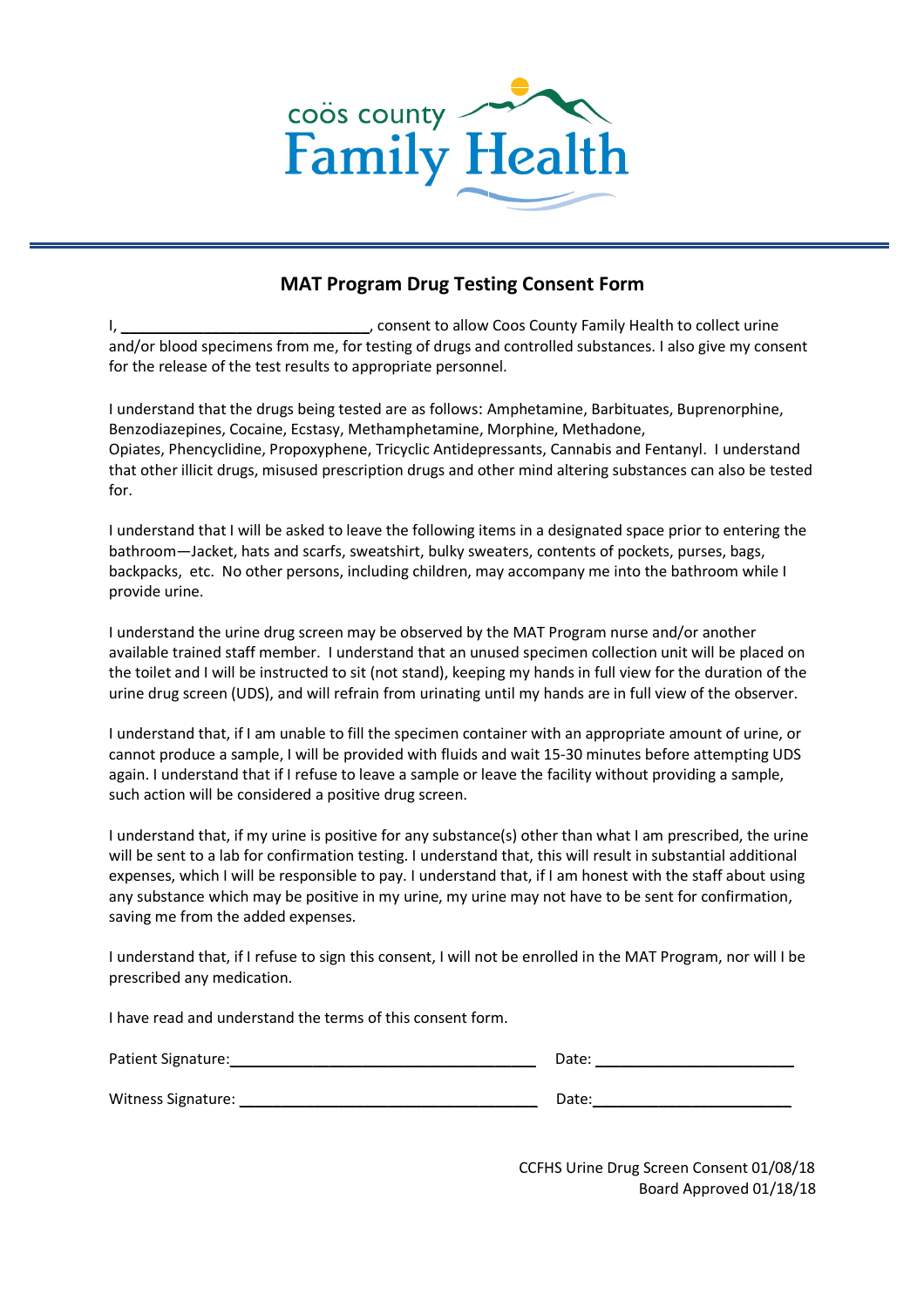

54 Willow Street Berlin, NH 03570-1800 Ph: 1-603-752-3669 Fax: 1-603-752-3027

2 Broadway Street Gorham, NH 03581-1597 Ph: 1-603-466-2741 Fax: 1-603-466-2953

133 Pleasant Street Berlin, NH 03570-2006 Ph: 1-603-752-2040 Fax: 1-603-752-7797

59 Page Hill Road Berlin, NH 03570-3568 Ph: 1-603-752-2900 Fax: 1-603-752-3727

# **SUBSTANCE USE DISORDER SERVICES:** AUTHORIZATON AND CONSENT TO DISCLOSE PROTECTED HEALTH INFORMATION

Patient Name: <br>
Date of Birth:

I understand Coos County Family Health Services will be providing me care and treatment and will need to share private health information about my referral, diagnosis and/or treatment for substance use disorder and mental health with my treatment team, with other treating providers, with entities responsible for payment and with others listed below as authorized by me or by law.

### **Treating Providers**

I authorize Coos County Family Health Services (CCFHS) to access, use, disclose and communicate both verbally and in writing my health information, including my private substance use disorder and mental health information, which is maintained as part of my integrated electronic health record to and from my past, current and/or future treating providers at CCFHS for the purpose of my ongoing treatment an recovery and helping me manage my care, including but not limited to: [Check all that apply]

- $\Box$  Coos County Family Health Services treating providers and team
- $\Box$  Coos County Family Health Services MAT Team
- $\Box$  Androscoggin Valley Hospital, AVH ER, Inpatient and Androscoggin Specialty Associates
- $\Box$  Northern Human Services Mental Health Counselors
- $\Box$  My Care Coordinator(s) at: Coos County Family Health Services MAT Coordinator
- Other: Specify \_\_\_\_\_\_\_\_\_\_\_\_\_\_\_\_\_\_\_\_\_\_\_\_\_\_\_\_\_\_\_\_\_\_\_\_\_\_\_\_\_\_\_\_\_\_\_\_\_\_\_\_\_\_\_\_\_\_\_\_\_\_
- $\Box$  Other: Specify

The purpose of disclosure:

- $\Box$  Ongoing treatment for substance use.
- $\Box$  Ongoing treatment for mental/behavioral health and substance use counseling.
- $\Box$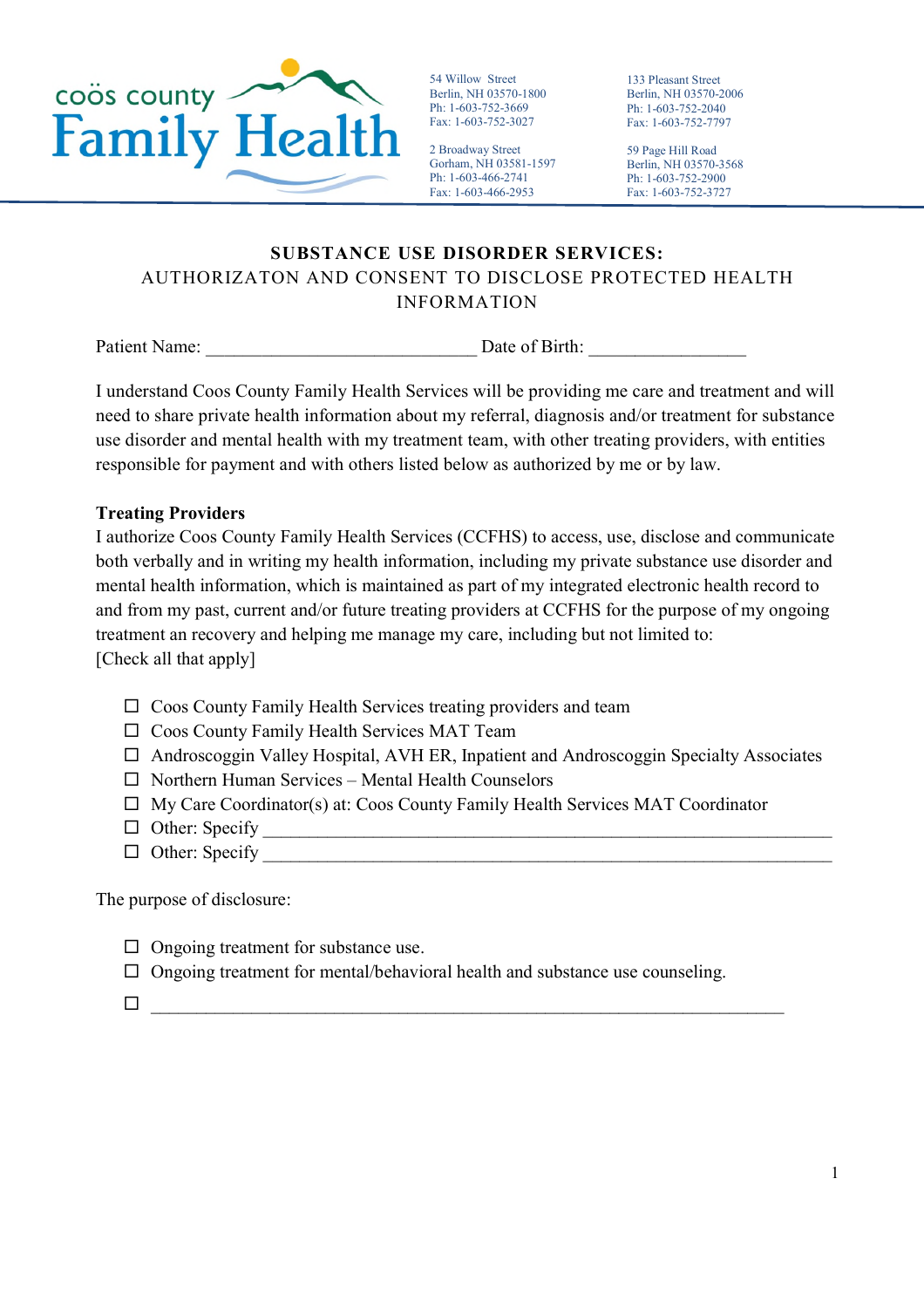This information is to be used for:

- $\Box$  My attendance and compliance in substance use treatment.
- $\Box$  My mental/behavioral health counseling treatment.
- $\Box$  My substance use counseling/group counseling.
- \_\_\_\_\_\_\_\_\_\_\_\_\_\_\_\_\_\_\_\_\_\_\_\_\_\_\_\_\_\_\_\_\_\_\_\_\_\_\_\_\_\_\_\_\_\_\_\_\_\_\_\_\_\_\_\_\_\_\_\_\_\_\_\_\_\_\_\_\_\_

#### **Non-treating providers**

I also authorize Coos County Family Health to access, use, disclose and communicate both verbally and in writing the following private substance use disorder and mental health information [which is maintained as part of integrated electronic health record], including: [check all that apply]

- $\Box$  My medical events, care management plan and medication list
- $\Box$  My attendance at my recovery program
- $\Box$  Information confirming my compliance with my care and recovery plan
- $\Box$  Other:
- $\Box$  Other:

To and from the following individuals involved in my well-being and recovery:

- $\Box$  Agency: (Title/Name of individual/Tel#) Coos County Family Health Services 752-2040
- $\Box$  Agency: Title/Name of Individual/Tel#) CCFHS Dental Office 752-2424
- □ Agency: (Title/Name of individual/Tel#) Aegis Sciences Corporation 1-800-533-7052
- Agency: (Title/Name of individual/Tel#) \_\_\_\_\_\_\_\_\_\_\_\_\_\_\_\_\_\_\_\_\_\_\_\_\_\_\_\_\_\_\_\_\_\_\_\_\_\_\_\_\_
- Other: \_\_\_\_\_\_\_\_\_\_\_\_\_\_\_\_\_\_\_\_\_\_\_\_\_\_\_\_\_\_\_\_\_\_\_\_\_\_\_\_\_\_\_\_\_\_\_\_\_\_\_\_\_\_\_\_\_\_\_\_\_\_\_\_\_\_\_\_\_
- Other: \_\_\_\_\_\_\_\_\_\_\_\_\_\_\_\_\_\_\_\_\_\_\_\_\_\_\_\_\_\_\_\_\_\_\_\_\_\_\_\_\_\_\_\_\_\_\_\_\_\_\_\_\_\_\_\_\_\_\_\_\_\_\_\_\_\_\_\_\_

For the purpose of: [check all that apply]

- $\Box$  Monitoring and supporting my ongoing recovery:
- $\square$  Assessing/evaluating my readiness/ability to participate in housing/employment/vocational training
- $\Box$  Confirming compliance with court ordered treatment, probation or parole
- $\Box$  For the purpose of the care and treatment of my children
- $\Box$  Other:
- Other: \_\_\_\_\_\_\_\_\_\_\_\_\_\_\_\_\_\_\_\_\_\_\_\_\_\_\_\_\_\_\_\_\_\_\_\_\_\_\_\_\_\_\_\_\_\_\_\_\_\_\_\_\_\_\_\_\_\_\_\_\_\_\_\_\_\_\_\_\_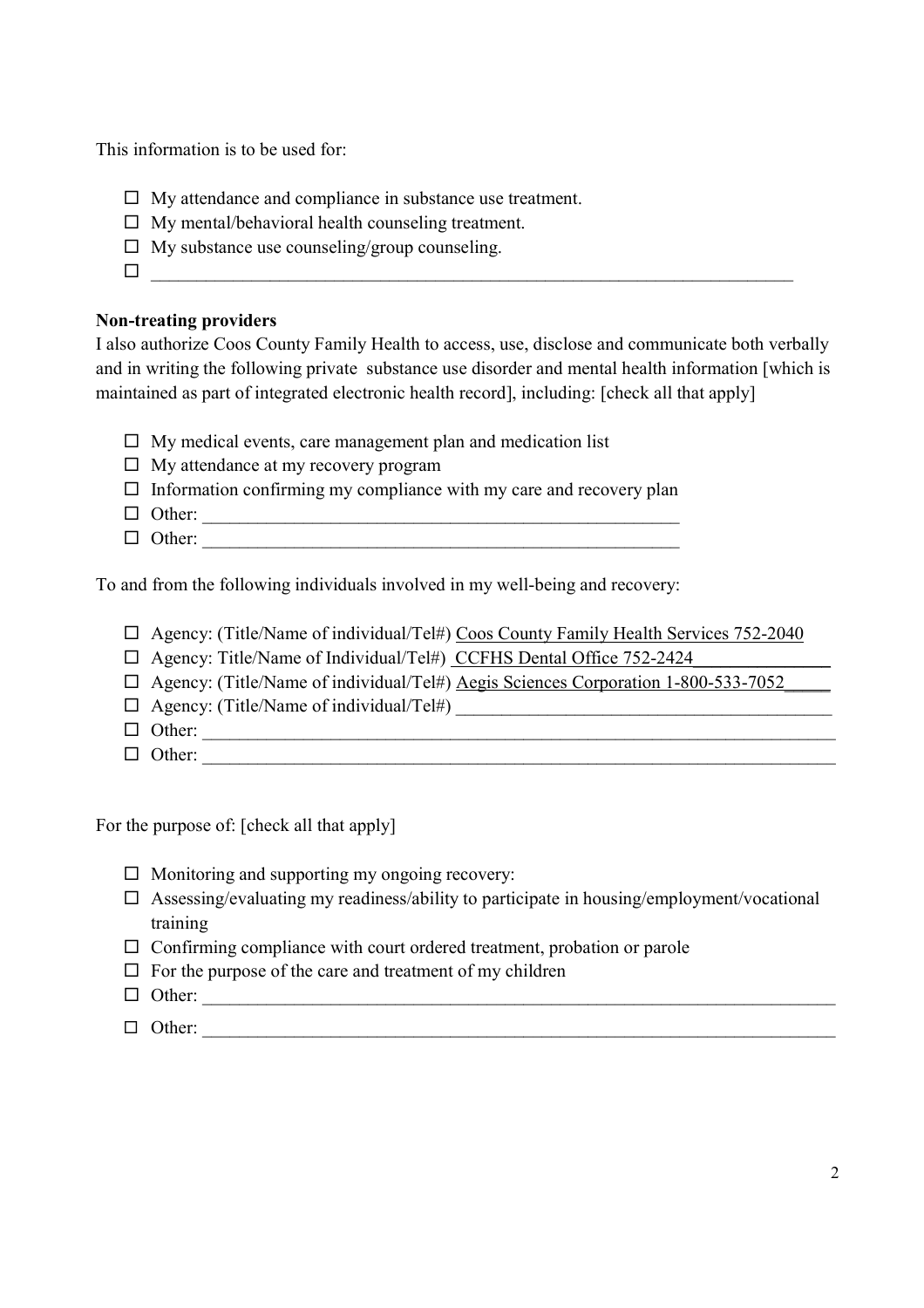#### **Payment and Healthcare Operations**

I authorize Coos County Family Health to use, disclose and communicate both verbally and in writing my health information including substance use and mental health information to and from my health insurance company or other entity responsible for my medical bills for the purpose of eligibility, payment and health care operations per CCFHS payment policies.

Name: \_\_\_\_\_\_\_\_\_\_\_\_\_\_\_\_\_\_\_\_\_\_\_\_\_\_\_\_\_\_\_\_\_\_\_\_\_\_\_\_\_\_\_\_\_\_\_\_\_\_\_\_\_\_\_\_\_\_\_\_\_\_\_\_\_\_\_\_\_\_\_\_

### **Authorization to Discuss Health Status with Family, Friends or Advocate Members**

If I am not present or available, I authorize CCFHS affiliated treating providers and staff to discuss my relevant health information, including my substance use disorder [and mental health] treatment, with the family members, friends and/or advocates named below.

Authorized individuals (please provide full names):

| Name: | Tel# |
|-------|------|
| Name: | Tel# |
| Name: | Tel# |
| Name: | Tel# |
| Name: | Tel# |
| Name: | Tel# |

#### **Acknowledgment of Rights/Responsibilities**

I understand that my substance use disorder treatment records are protected under the federal regulations governing Confidentiality and Drug Abuse Patient Records, 42 C.F.R. Part 2, and the Health Insurance Portability and Accountability Act 1996 ("HIPAA"), 45 C.F. R. pts. 160 & 164 and cannot be disclosed without my written consent unless otherwise provided for by the regulations. I understand that if my treating providers disclose my substance use disorder treatment records pursuant to this consent, the recipient will be provided a notice of non-disclosure.

- I understand there are no limitations placed on history of illness with diagnostic and therapeutic information including HIV testing or disease, substance abuse, psychiatric care or mental health information and genetic testing.
- I agree to release my records via FAX machine. I accept the risk of mis-directed information via mis-dialed phone number and mis-directed information within the receiving facility/company. A photocopy of this authorization shall be accepted with the same authority as the original.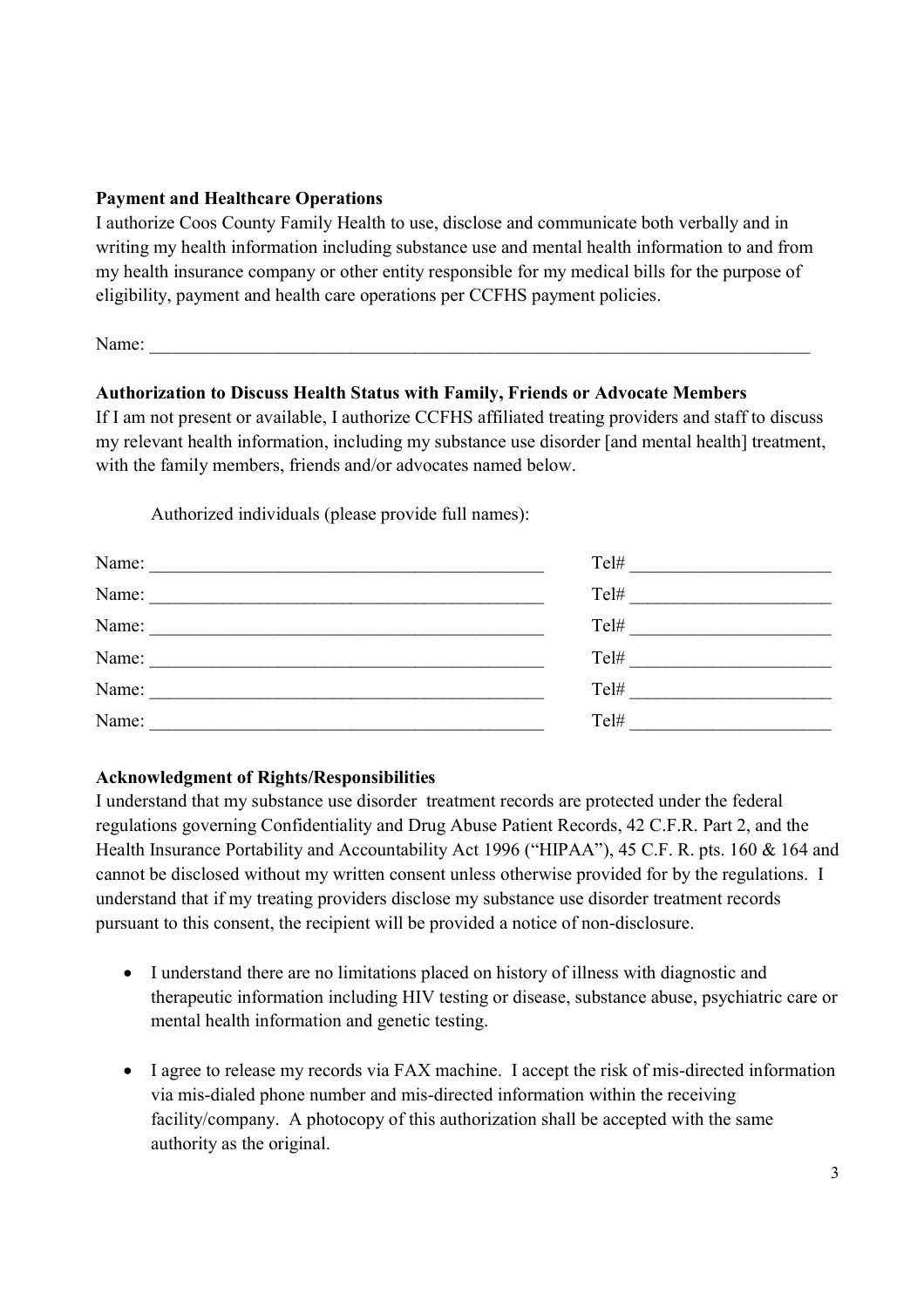- I understand I have a right to request a list of treating providers who have received my substance use disorder information from Coos County Family Health pursuant to 42 CFR Part 2
- I also understand that I may revoke this consent, orally or in writing by contacting the MAT Coordinator at CCFHS at 603-752-2040 at any time except to the extent that action has been taken in reliance on it. We are unable to take back any disclosures we have already made with your consent and we are required to retain as records of the care we provided to you.
- If not already revoked, this consent will remain in effect. Upon request, I can inspect or obtain a copy of the information I am authorizing to be released.
- I understand that I may be denied services if I refuse to consent to a disclosure for purposes of my treatment or payment. I will not be denied services if I refuse to consent to a disclosure for other purposes.
- I understand that I am responsible to update the MAT Coordinator with any changes or updates to this authorization.

Exception to 42 CFR Part 2 can be made under the following circumstances:

- No consent needed for disclosure to medical personnel to respond to a bona fide medical emergency.
- No consent needed for disclosure made under a Qualified Service Organization Agreement.
- No consent necessary for disclosure if pursuant to valid court order and subpoena.
- No consent necessary for disclosure for "audit and evaluation".

If I have any questions about disclosure of my private health information, I can contact the MAT Coordinator at 603-752-2040. I have received a copy of this authorization and consent form.

 $\mathcal{L}_\mathcal{L} = \{ \mathcal{L}_\mathcal{L} = \{ \mathcal{L}_\mathcal{L} = \{ \mathcal{L}_\mathcal{L} = \{ \mathcal{L}_\mathcal{L} = \{ \mathcal{L}_\mathcal{L} = \{ \mathcal{L}_\mathcal{L} = \{ \mathcal{L}_\mathcal{L} = \{ \mathcal{L}_\mathcal{L} = \{ \mathcal{L}_\mathcal{L} = \{ \mathcal{L}_\mathcal{L} = \{ \mathcal{L}_\mathcal{L} = \{ \mathcal{L}_\mathcal{L} = \{ \mathcal{L}_\mathcal{L} = \{ \mathcal{L}_\mathcal{$ 

Signature/legal representative or guardian Date and Time

Authority/Relationship of representative to patient (attach copy) Date and Time

MAT Coordinator Date and Time

\_\_\_\_\_\_\_\_\_\_\_\_\_\_\_\_\_\_\_\_\_\_\_\_\_\_\_\_\_\_\_\_\_\_\_\_\_\_\_\_\_\_\_\_\_\_ \_\_\_\_\_\_\_\_\_\_\_\_\_\_\_\_\_\_\_

(Substance Use Disorder Services) 6/2018 Board Approved 6/2018

\_\_\_\_\_\_\_\_\_\_\_\_\_\_\_\_\_\_\_\_\_\_\_\_\_\_\_\_\_\_\_\_\_\_\_\_\_\_\_\_\_\_\_\_\_\_ \_\_\_\_\_\_\_\_\_\_\_\_\_\_\_\_\_\_\_